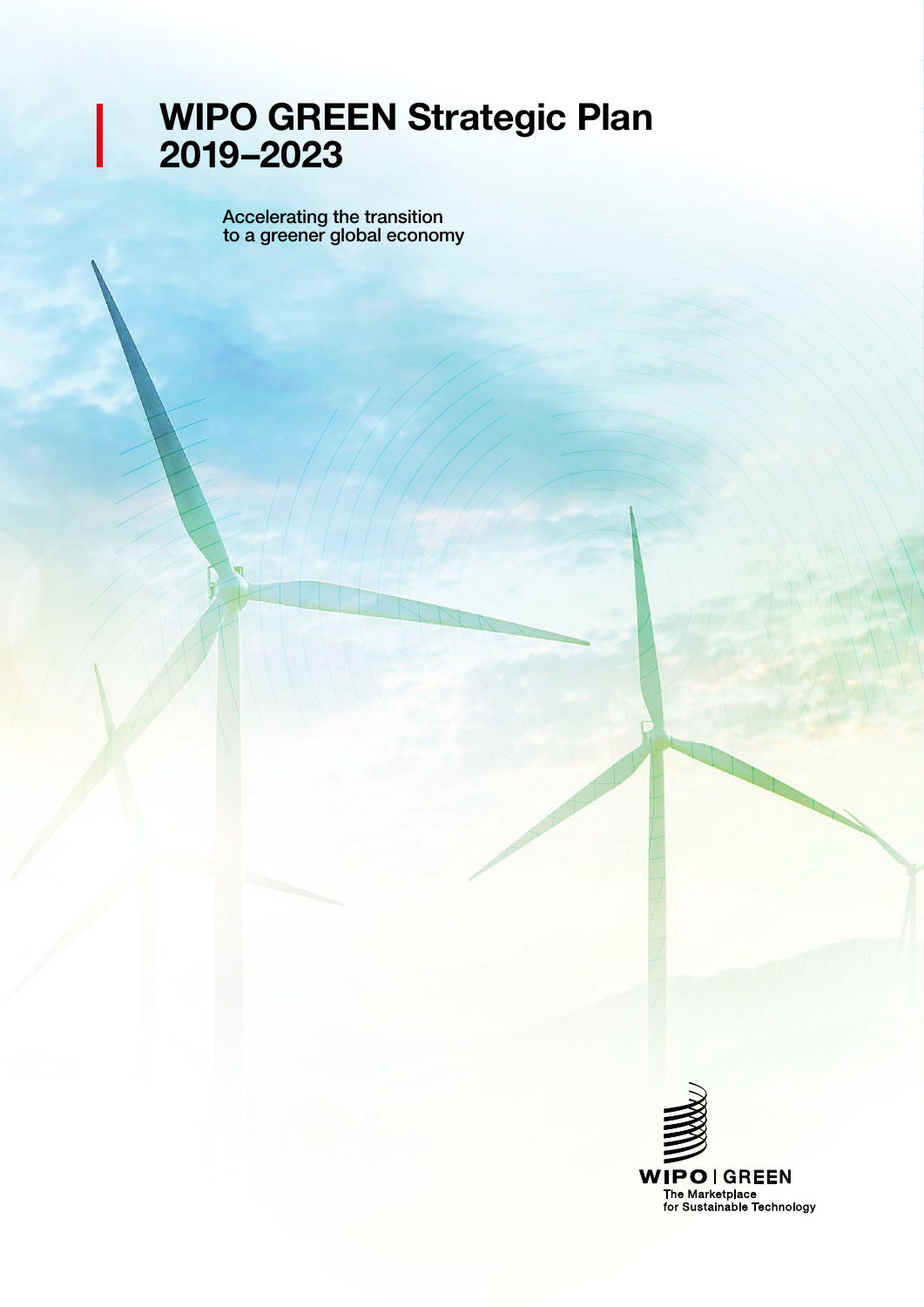"If people can truly understand what is at stake, I believe they will give permission to business and government to get on with the practical solutions. And as a species, we are expert problem solvers. But we haven't yet applied ourselves to this problem with the focus that it requires. We can create a world with clean air and water, unlimited energy, and fish stocks that will sustain well into the future. But to do that, we need a plan… What we do now, and in the next few years, will profoundly affect the next few thousand years."

Sir David Attenborough, Davos, January 2019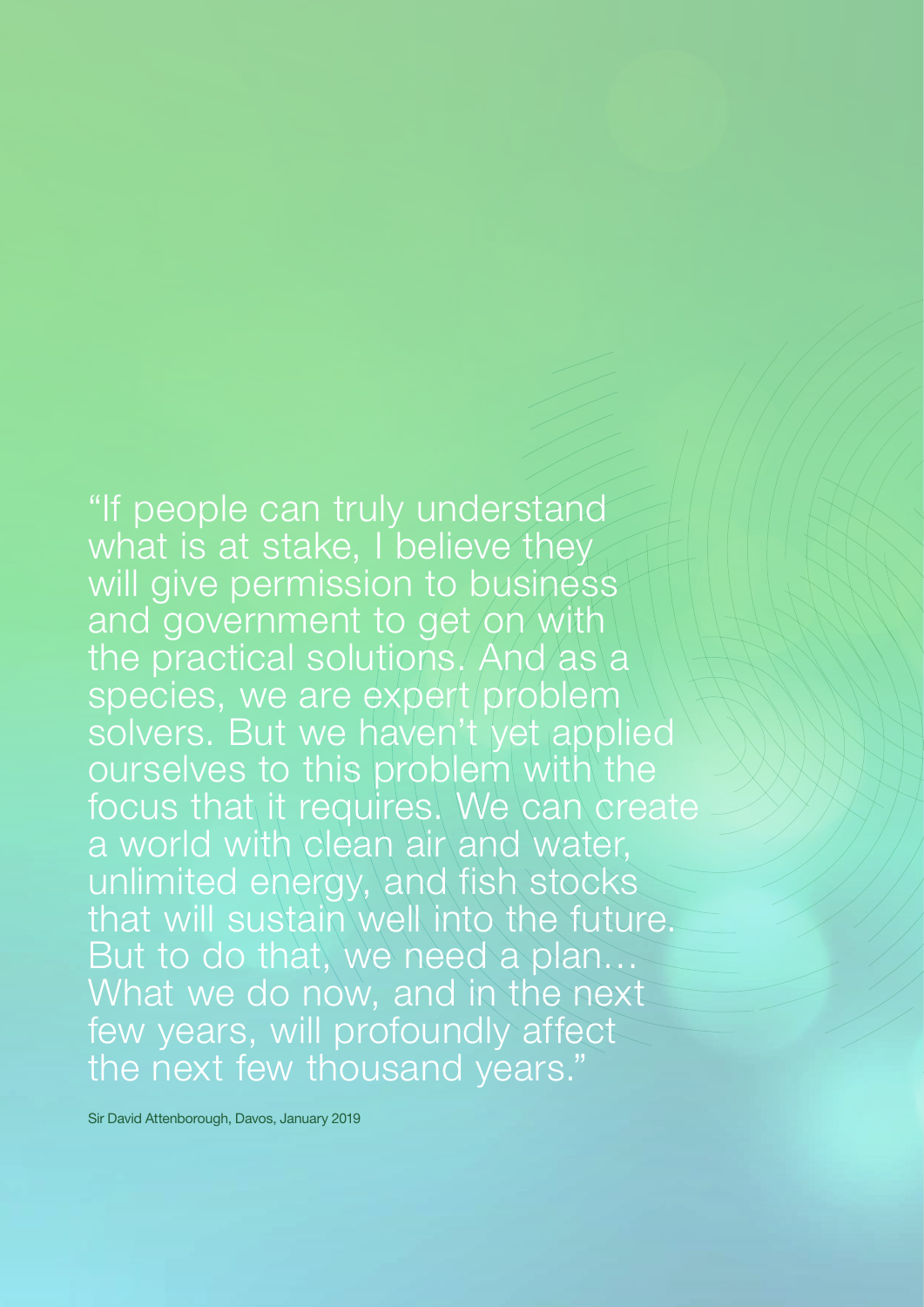# **Mission**

*An online platform for technology exchange that will contribute to the accelerated adaptation, adoption and deployment of green technology solutions by connecting technology providers with technology seekers.*

# Value addition

- *• Harnessing the power of intellectual property (IP) and innovation to address climate change;*
- Database rich in information, with green technology search and *matching functions;*
- *Tangible contributions to achieving the Sustainable Development Goals (SDGs);*
- *• Robust partner network spanning multinational companies (MNCs), small and medium-sized enterprises (SMEs), governments, United Nations (UN) agencies, financial institutions and non-governmental organizations (NGOs);*

1

- *• Global convening power;*
- *• Unique potential to go to scale.*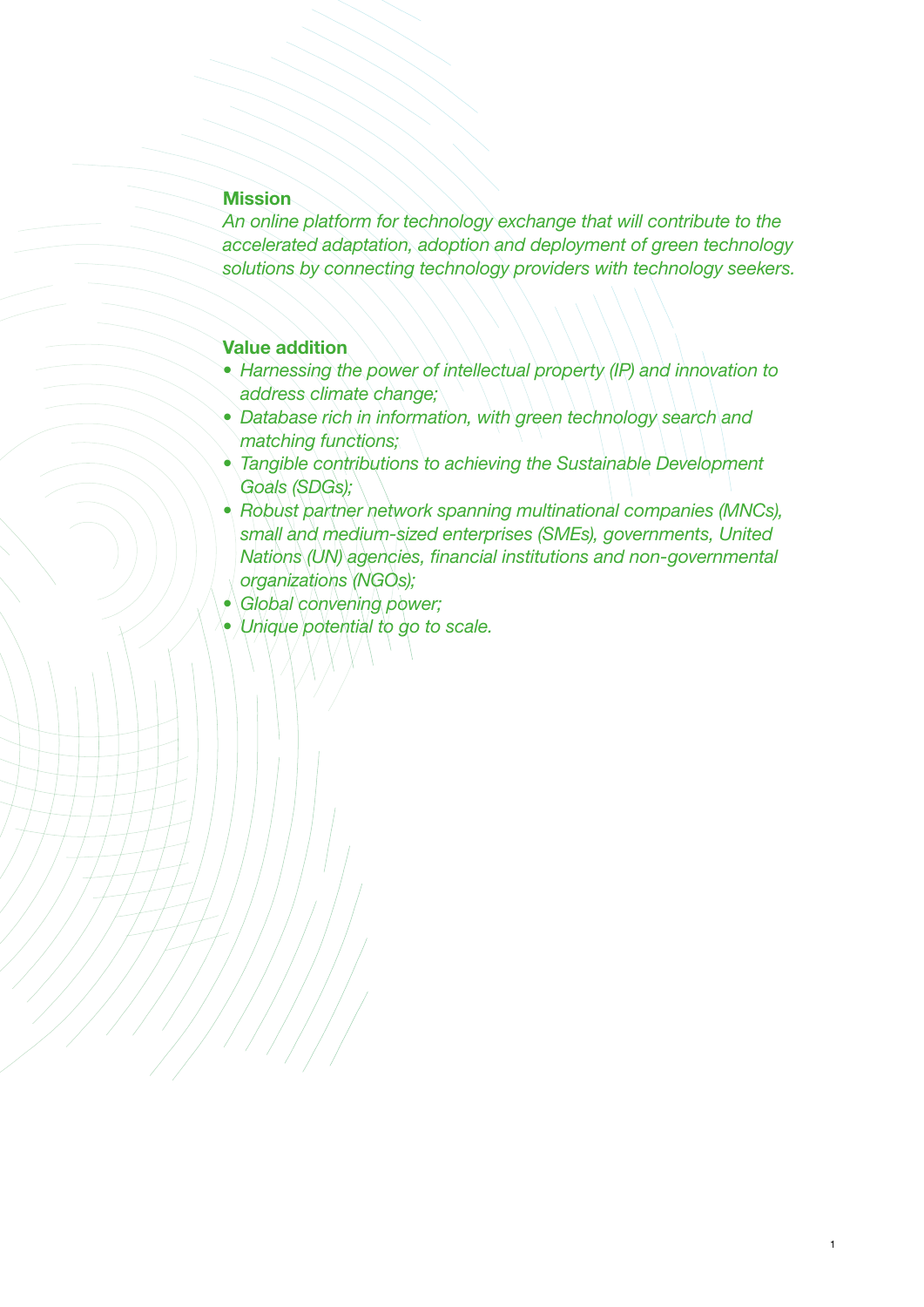## I. Background and current context

The mission of the World Intellectual Property Organization (WIPO) is to lead the development of a balanced and effective international IP system that enables innovation and creativity for the benefit of all, and places the Organization at the nexus of global interests and global challenges. Program 18 in WIPO's Program and Budget addresses three of the most pressing, interconnected global challenges of our time: global health, climate change, and food security.

#### WIPO global challenges causal links



WIPO GREEN was launched in 2013 to promote the diffusion of green technology by facilitating connections between technology seekers and providers. In its first five years, WIPO GREEN built its core elements. These include an active and

engaged network of partners, a database of experts, and an online marketplace for green technology featuring listings from a worldwide pool of contributors, ranging from small enterprises to Fortune 500 companies.

Since 2013, WIPO GREEN's database, targeted matchmaking events, and projects have led to more than 600 connections between technology providers and seekers. The initiative's 86 partners include intergovernmental organizations (IGOs), trade associations, MNCs, government institutions, financial institutions, SMEs and universities.

Currently, the WIPO GREEN online marketplace contains thousands of entries in the areas of building and construction, chemicals and advanced materials, energy, farming and forestry, green products, pollution and waste, transportation, and water. These listings have been consulted by users spanning 170 countries. The green technologies in WIPO GREEN's marketplace cover both climate change adaptation and mitigation technologies. Climate smart agriculture (CSA) approaches and technologies demonstrate the overlap between climate change and food security, as do issues around food waste and sustainable production and consumption.

The green technology context is complex: it is not a single industrial branch or sector; multiple terms abound ("cleantech," "green tech," "environmentally friendly," "sustainable solutions," etc.); and there is no internationally agreed standard or categorization for green technologies. It is partly because of this complex context that, to date, no single initiative has emerged as the clear "green technology diffusion" flag bearer. However, WIPO GREEN is broadly acknowledged as having the potential to fill this role.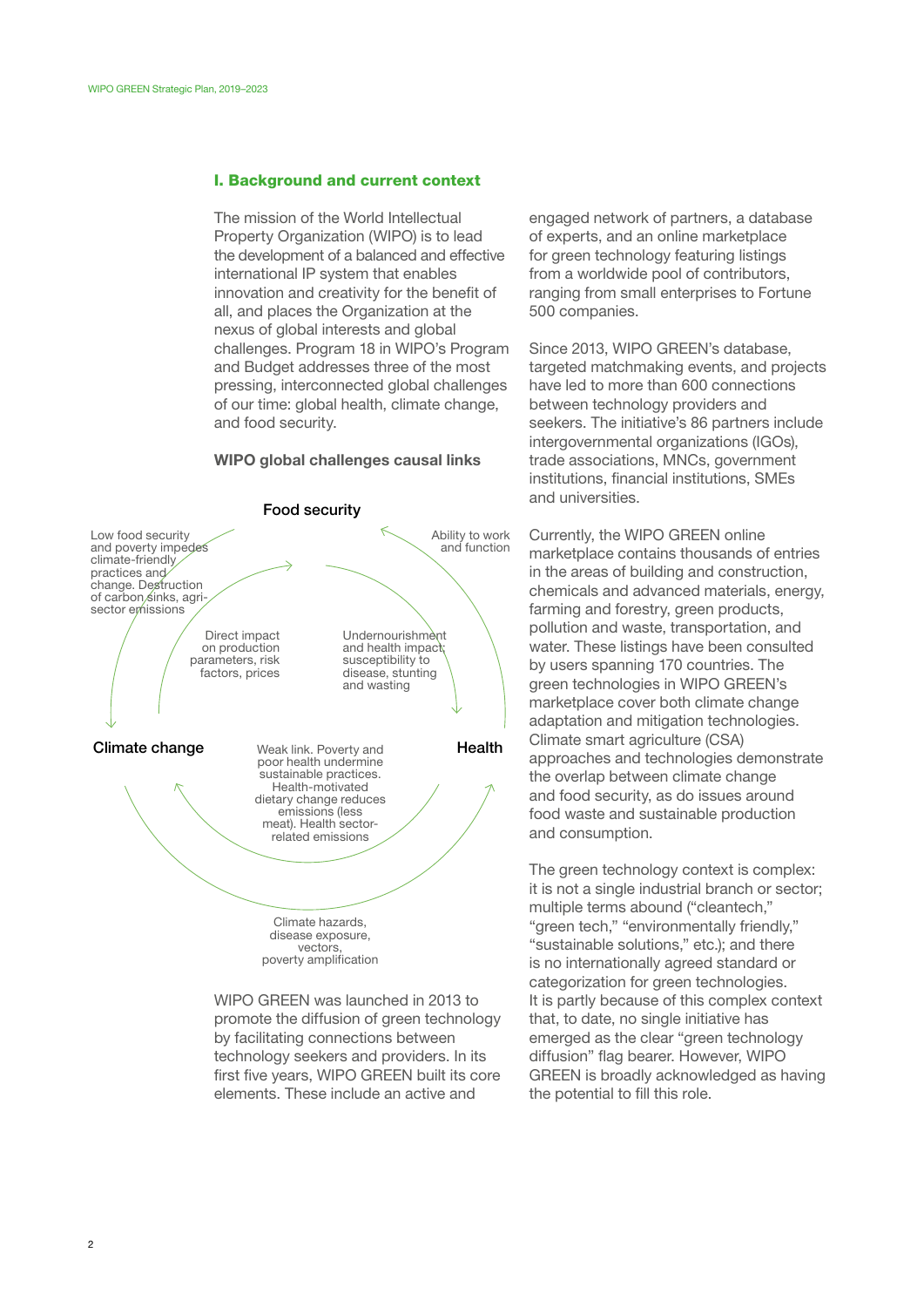Demand for green technology is expected to grow by 6.9 percent annually to 5,902 billion euro in 2025, as demonstrated in the chart below.

When WIPO GREEN was launched in 2013, it was at the vanguard of green technology promotion and dissemination. Since then, it has become a powerful instrument in its mission to support and promote innovation in the growing green technology sector.

WIPO GREEN presents WIPO with the opportunity to accelerate the greening of the global economy by becoming a leading institution supporting green technology innovation and diffusion, further reinforcing the positive contributions of IP and innovation to address the world's most urgent shared challenges, and contributing to the SDGs.

# Green technology growth outlook

(in billion euro)



Source: Federal Ministry for the Environment, Nature Conservation and Nuclear Safety (BMU) (2018): *GreenTech Made in Germany 2018*. *[www.bmu.de/fileadmin/Daten\\_BMU/Pools/Broschueren/greentech\\_2018\\_en\\_bf.pdf](https://www.bmu.de/fileadmin/Daten_BMU/Pools/Broschueren/greentech_2018_en_bf.pdf)*

# II. Mission and value addition

To scale up, WIPO GREEN will focus on building critical mass, increasing value for users, and achieving greater impact. Over the next five years, WIPO GREEN will be guided by an updated mission that builds on the first five years and places the initiative in the broader context of today's most pressing climate change and sustainability-related issues.

#### Mission:

*An online platform for technology exchange that will contribute to the accelerated adaptation, adoption and deployment of green technology solutions by connecting technology providers with technology seekers.*

#### Value addition:

- *• Harnessing the power of IP and innovation to address climate change;*
- *• Database rich in information, with green technology search and matching functions;*
- *• Tangible contributions to achieving the SDGs;*
- *• Robust partner network spanning MNCs, SMEs, governments, UN agencies, financial institutions and NGOs;*
- *• Global convening power;*
- *• Unique potential to go to scale.*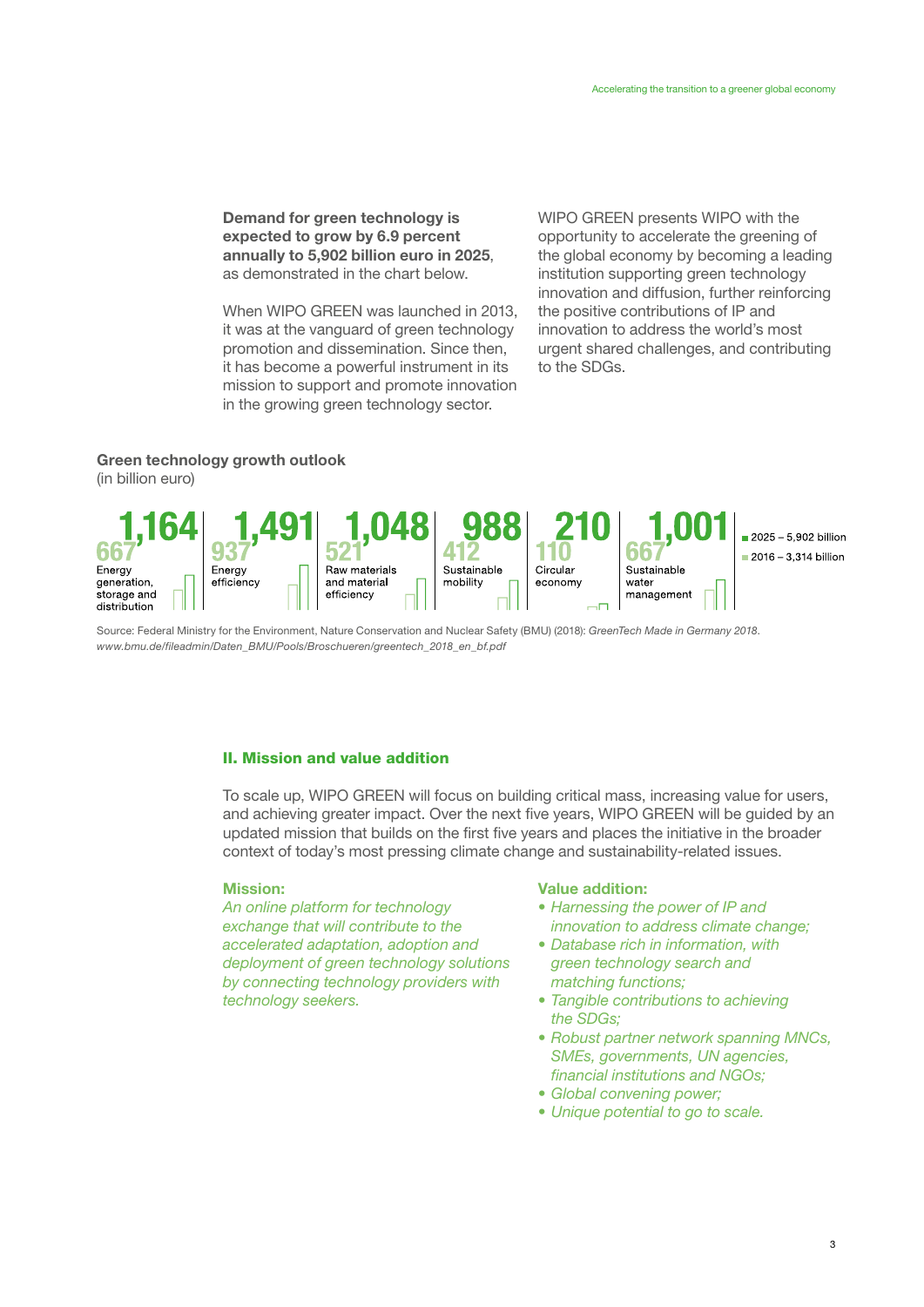# III. Strategic goals and objectives

#### Goals

To accelerate the transition to a greener global economy, WIPO GREEN in the next five years will:

#### Goal 1:

*Link green technology providers and those seeking solutions in a targeted manner, catalyzing and maximizing the potential for green technology transfer and diffusion.*

#### Goal 2:

*Accelerate access to green technology innovation opportunities for countries at all levels of development.*

#### Goal 3:

*Support member states to leverage IP and innovation in global efforts to address major policy issues related to climate change, food security, and the environment.*

#### Strategic objectives

Advancement of WIPO GREEN's mission implies an increase in the total number of technologies and needs listed in the database, and, ultimately, the number of concrete connections facilitated by WIPO GREEN.

To achieve this, the following strategic objectives will underpin the 2019– 2023 strategy:

Strategic objective 1: Increase the capacity of the WIPO GREEN database to accurately, effectively and efficiently match technology needs with green technology offerings.

The green technology database is the technical cornerstone of WIPO GREEN's offering. The proposed approach is to increase both the quantity and quality of technology "matches," which in turn will lead to increased diffusion of green technology.

Upgrades to the WIPO GREEN database will be carried out in phases; early improvements can be made to the existing database in the first 18 months of the strategy, whereas the broader vision and "game changers" – including the integration of artificial intelligence (AI) – will take longer, will be carried out in partnership with leading technology companies, and will require additional resources.

As the WIPO GREEN database evolves. the aim is to incorporate natural language processing, information retrieval, and machine learning to generate optimal responses to complex queries. Because green solutions are strongly dependent on the context in which they are deployed (geographical, meteorological, etc.), a machine learning-based solution is conducive to meeting the challenges posed by sorting through large amounts of data to identify appropriate "matches" based on a broad and varying set of contexts.

As an innovation- and technology-oriented agency, WIPO is well suited to taking up these challenges. Working with WIPO's Advanced Technologies Application Center (ATAC), WIPO GREEN will leverage in-house expertise as well as build new partnerships with technology companies to achieve this strategic objective.

The envisaged development of the database is illustrated in the diagram opposite. The development will be implemented in the period 2019–2020.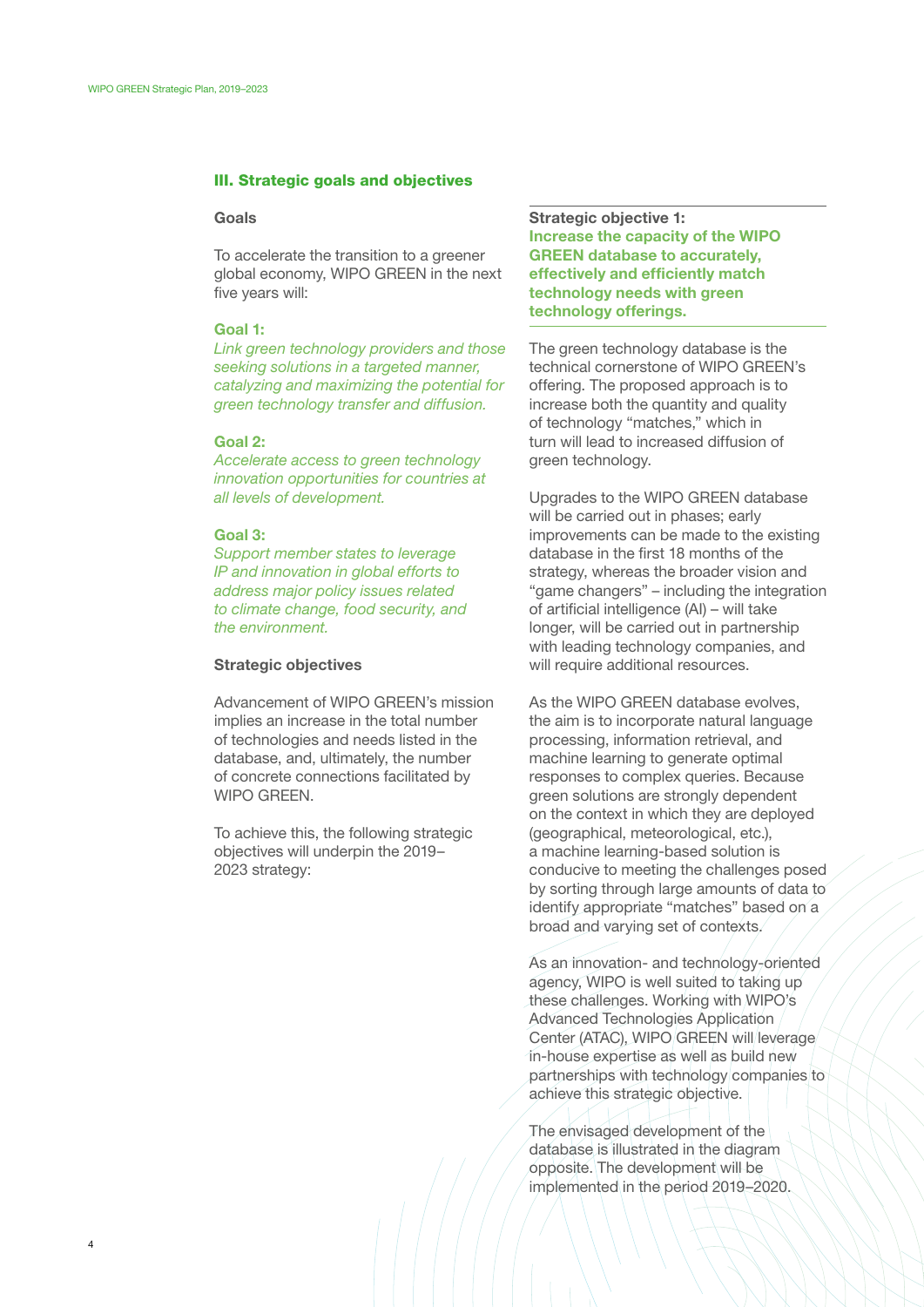# WIPO GREEN database developments



#### Free text search

- Artificial intelligence (AI)/natural language processing
- Keyword extraction • Open linked data
- context Keyword search • Ranked listing

## Patent2Solution

- AI/natural language • Processing keyword extraction from
- patent description • Global brands
- database search
- Internet search

AI = artificial intelligence; EPO = European Patent Office; YO2 = EPO classification scheme for climate-change mitigation and smart grid technologies; IPC = International Patent Classification

#### *Current situation*

The WIPO GREEN technology database contains data uploaded by individual users and imported from partner databases. Users can do a keyword search to return an unranked list of results, or filter using broad, predefined categories.

## *Planned developments*

The database will incorporate relevant green technologies from WIPO's Patentscope database. With more than 70 million patents, it is one of the world's largest publicly accessible patent databases. WIPO GREEN will leverage this vast resource in support of the SDGs that relate to climate change, food security, and the environment.

As the number of technologies in the WIPO GREEN database grows, it will be necessary to have more advanced search, filtering, and ranking functions. This includes 1) improving the keyword search function and ranking of results according to keyword hits and other criteria, and 2) developing an advanced, multi-field search function.

A new search option using AI will be developed to enhance the free text search function, making it possible for users to type in a description of a problem and return a ranked list of solutions. A cloud-based AI service will extract keywords from this text and use it for a database query.

Patent2Solution is a function that will provide users with relevant information about applicable or commercially available solutions related to a particular patent. This will inform users about where the technology can be bought, licensed, or contracted. Similar to the AI-assisted free text keyword extraction for database queries, the same mechanism extracts keywords from patent descriptions and uses these words to search for commercially available solutions on the Internet.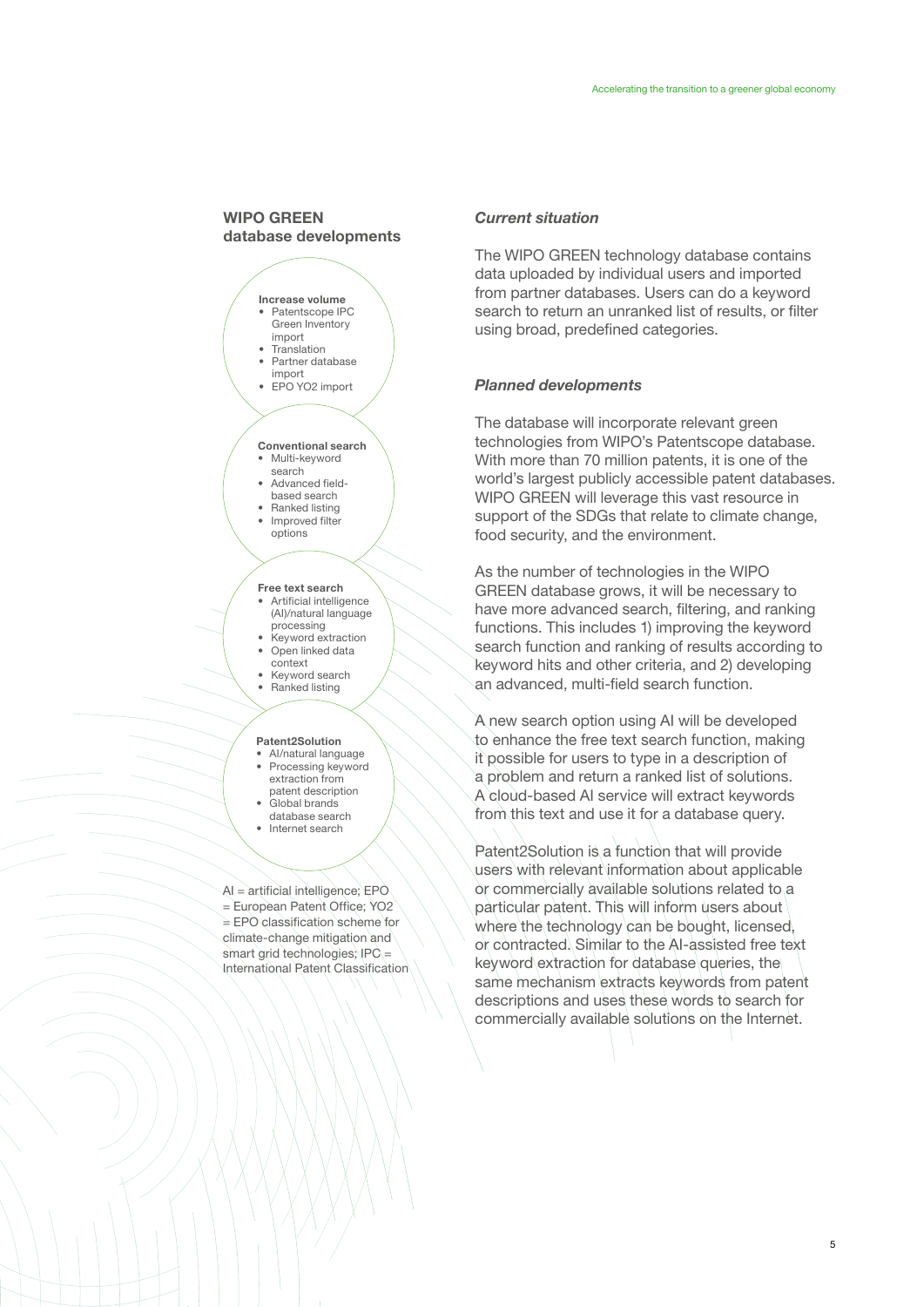# Strategic objective 2: Build a critical mass of partners, market actors, users, and technology uploads through targeted outreach and engagement.

To build critical mass around WIPO GREEN, a four-pronged outreach and engagement strategy will be employed.

# *1. Targeted outreach to technology providers*

To increase the critical mass of green technologies listed on the database, WIPO GREEN will engage market actors who are most active in the various categories of green technology reflected in the database. The initial focus will be on MNCs in Europe, North America, China, and Japan; outreach to other regions will follow. Members of the WIPO GREEN team, as well as WIPO senior leadership with responsibilities related to WIPO GREEN, will participate in the outreach activities. In addition, WIPO External Offices will be requested to support this targeted outreach and engagement.

# *2. Recruitment and engagement of new users through participation in green technology fairs, exhibitions and events*

To increase both needs and technologies listed on the WIPO GREEN database, providers and seekers will be actively recruited. By participating in national, regional and global technology fairs. exhibitions and events, WIPO GREEN will attract MNCs as well as SMEs. which are a leading source of green technology innovation.

To drive database uploads, WIPO GREEN will predominantly focus on events with a high presence of technology providers. It will favor business events rather than events of an academic nature.

## *3. Targeted outreach in specific thematic areas*

WIPO GREEN will also increase the number of technology listings in specific thematic areas. One way to do this is to establish acceleration projects, building on one of WIPO GREEN's greatest strengths: the ability to bring green technology stakeholders together. The overall objective of an acceleration project is to drive new technology uploads (both needs and solutions) to the WIPO GREEN database, and to create tangible links between technology providers and solution seekers.

Acceleration projects provide an opportunity for in-person exchange between providers and seekers within a specific thematic area and geographical focus. They also facilitate access to potential funders, legal counsel, IPrelated advice, and local and international commercial networks.

Acceleration projects engage current partners and potential future users; they are tailored to a specific theme determined in cooperation with stakeholders; and they can have a regional, national or local focus. Such projects can be broad – covering several topics – but in general, a more targeted approach means a higher likelihood that the acceleration project will have tangible outcomes in the form of green technology transfer agreements, also referred to as "deals."

# *4. Leveraging and increasing partnerships, including dedicated actions with other WIPO programs*

WIPO GREEN has established a robust partner network, including among the members of its Advisory Board. Working with partners facilitates the planning and implementation of activities, while increasing WIPO GREEN's sustainability and visibility; it also broadens WIPO GREEN's sphere of influence and facilitates communications. Identifying and motivating key partners to engage more fully with WIPO GREEN will be a cornerstone of this element of the program.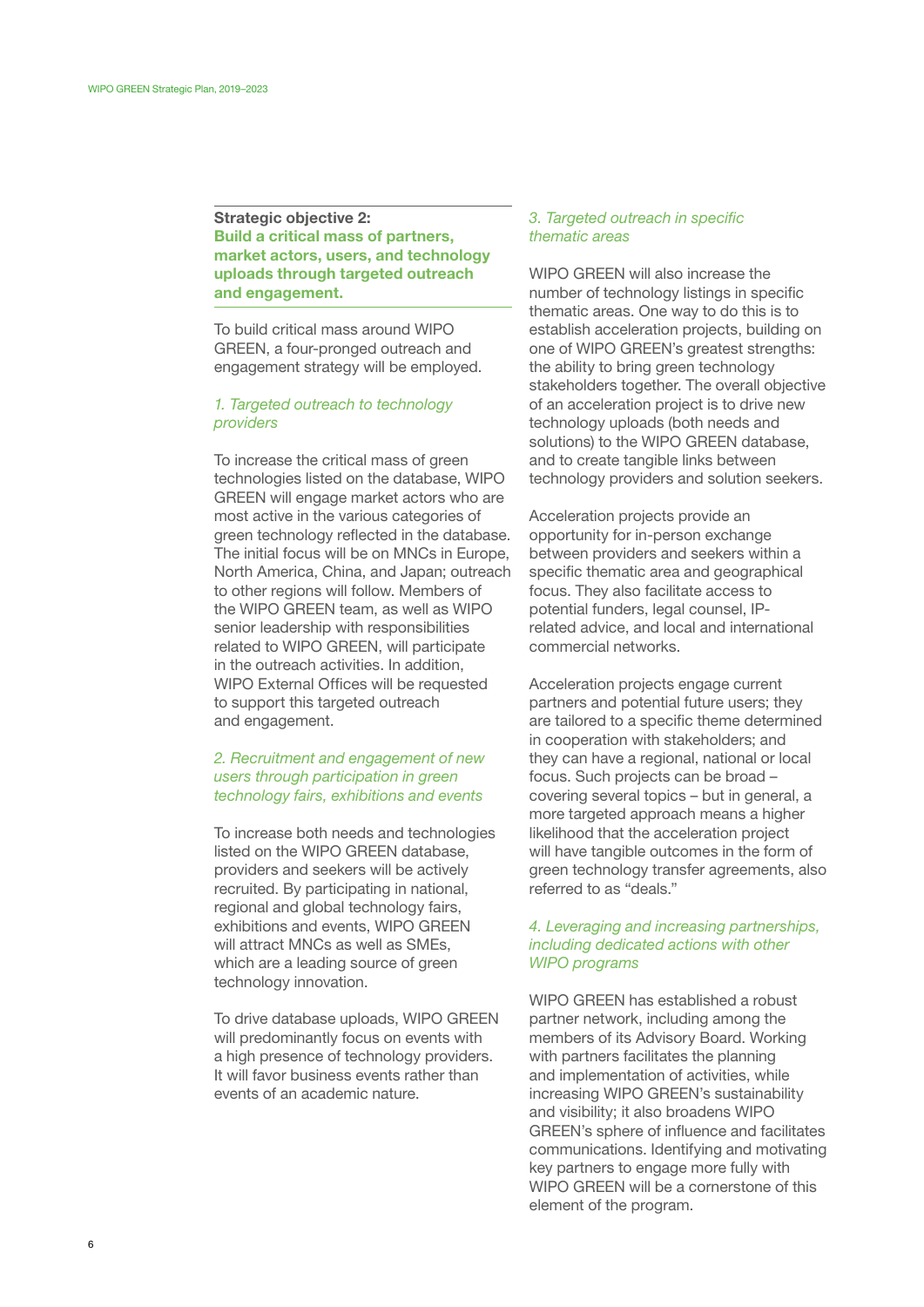The initial focus will be on UN sister organizations with similar objectives, including the Climate Technology Center and Network (CTCN), the United Nations Framework Convention on Climate Change (UNFCCC), the United Nations Environment Program (UNEP), and the United Nations Industrial Development Organization (UNIDO), as well as development banks. Partnerships with members of the WIPO GREEN Advisory Board – a rich and diverse source of support – will also be more strategically leveraged in the period 2019–2023, as will national IP offices.

Partnership opportunities within WIPO also abound; internal support and more robust involvement across the Organization are vital in order to take WIPO GREEN to the next level.

#### WIPO GREEN partner arenas



# Strategic objective 3: Strengthen WIPO GREEN's communications and marketing functions.

WIPO GREEN engages a diverse set of stakeholders from across various sectors with limited communications and marketing resources. The focus of the communications and marketing strategy is to demonstrate the positive impact of WIPO GREEN and generate increased awareness of the value of its activities, particularly among key stakeholder groups. Amplifying WIPO GREEN's brand will help to expand its user base, acquire strategic partners, and increase overall engagement levels.

To reach its stakeholders, WIPO GREEN will segment its audiences, use tailored messages to reach each target group, and focus on activities that leverage partner and internal communications channels and capabilities. The primary channels that will be used to deliver messages to target audiences include the WIPO GREEN webpages, the WIPO website, publications, WIPO social media platforms, partner channels, sector events and exhibitions, targeted email communications, and oneon-one meetings (in-person, telephone).

7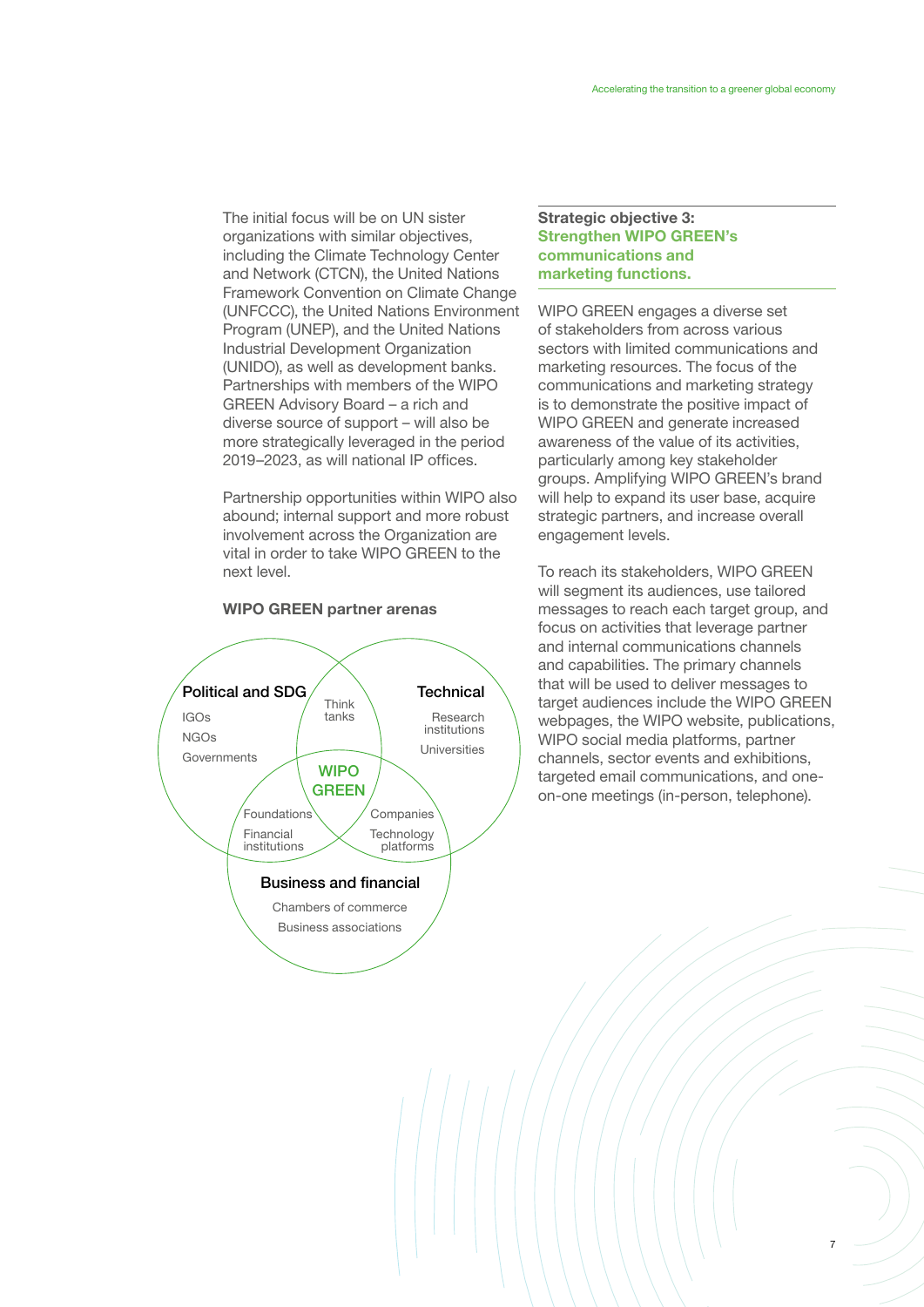The tailored messages to reach each stakeholder group are found in the table below.

| <b>Target group</b>              | Message(s)                                                                                                                                                                                                                                                                                                                                                                                                                                                                                                            |
|----------------------------------|-----------------------------------------------------------------------------------------------------------------------------------------------------------------------------------------------------------------------------------------------------------------------------------------------------------------------------------------------------------------------------------------------------------------------------------------------------------------------------------------------------------------------|
| Green technology<br>providers    | As a global marketplace, WIPO GREEN is the platform to publicize technologies.<br>We help innovators from all around the world connect to the global innovation<br>ecosystem by linking together networks. We implement projects, organize in-person<br>events and otherwise facilitate access to potential investors and partners.                                                                                                                                                                                   |
| Green technology<br>seekers      | As a global marketplace, WIPO GREEN is the platform to list green technology needs<br>in order to find the best technology solution available. WIPO GREEN puts you with<br>qualified partners who can source innovative solutions that respond to your needs.                                                                                                                                                                                                                                                         |
| Service providers<br>and seekers | Service providers use the WIPO GREEN experts database to advertise their services<br>free of charge and connect with innovators who are looking for specialists with<br>the knowledge and skills needed to move their green business venture forward.                                                                                                                                                                                                                                                                 |
| Investors                        | WIPO GREEN offers access to green technologies and innovative entrepreneurs<br>from around the world. WIPO GREEN partners with other networks and incubators<br>to ensure that the platform contains the most relevant, high-quality investment<br>opportunities. We organize events and otherwise facilitate access to<br>promising investments.                                                                                                                                                                     |
| Advocates<br>and donors          | WIPO GREEN has proven that it is agile and can expand with very limited resources.<br>It is a unique global green technology network, and there is potential to deliver much<br>more with minimal additional funding. We use money efficiently, connect networks,<br>and leverage the collective strength of our partners to attain our common objectives.                                                                                                                                                            |
| Policymakers                     | WIPO GREEN helps demystify and facilitate access to IP, helping innovators access<br>the resources needed to commercialize and disseminate their green technology<br>inventions. WIPO GREEN leverages the power of WIPO, as a UN agency focused<br>on IP, to support and complement the work of the many entities focused on<br>environment-related SDGs.                                                                                                                                                             |
| WIPO internal allies             | WIPO GREEN is successful, expanding, and has great potential that will be tapped<br>in the period 2019–2023. It can help WIPO become the leading institution supporting<br>green technology innovation and diffusion, which in turn further reinforces the<br>positive contributions of IP and innovation in addressing the world's most urgent<br>global challenges.                                                                                                                                                 |
| Potential partners               | WIPO GREEN is a reference for the deployment of clean technologies and a pioneer<br>in the field, with a strong network and various practical tools (database, acceleration<br>projects, etc.). WIPO GREEN leverages the power of WIPO as the UN agency focused<br>on IP and innovation to create a diverse network for promoting capacity building<br>and the transfer and uptake of green technologies. WIPO GREEN supports and<br>complements the work of other organizations focused on environment-related SDGs. |
| <b>MNCs</b>                      | WIPO GREEN promotes innovative partnerships for tackling climate change at a<br>variety of global policy fora. WIPO GREEN can support the achievement of partners'<br>corporate social responsibility (CSR) objectives and provide a valuable resource<br>through which MNCs can source innovative solutions for their challenges.                                                                                                                                                                                    |
| Other networks<br>and databases  | In an environment of limited resources, value is added to both sides by connecting<br>networks. The WIPO GREEN database offers thousands of green technologies in a<br>wide range of fields and the WIPO GREEN network includes over 6,000 members.                                                                                                                                                                                                                                                                   |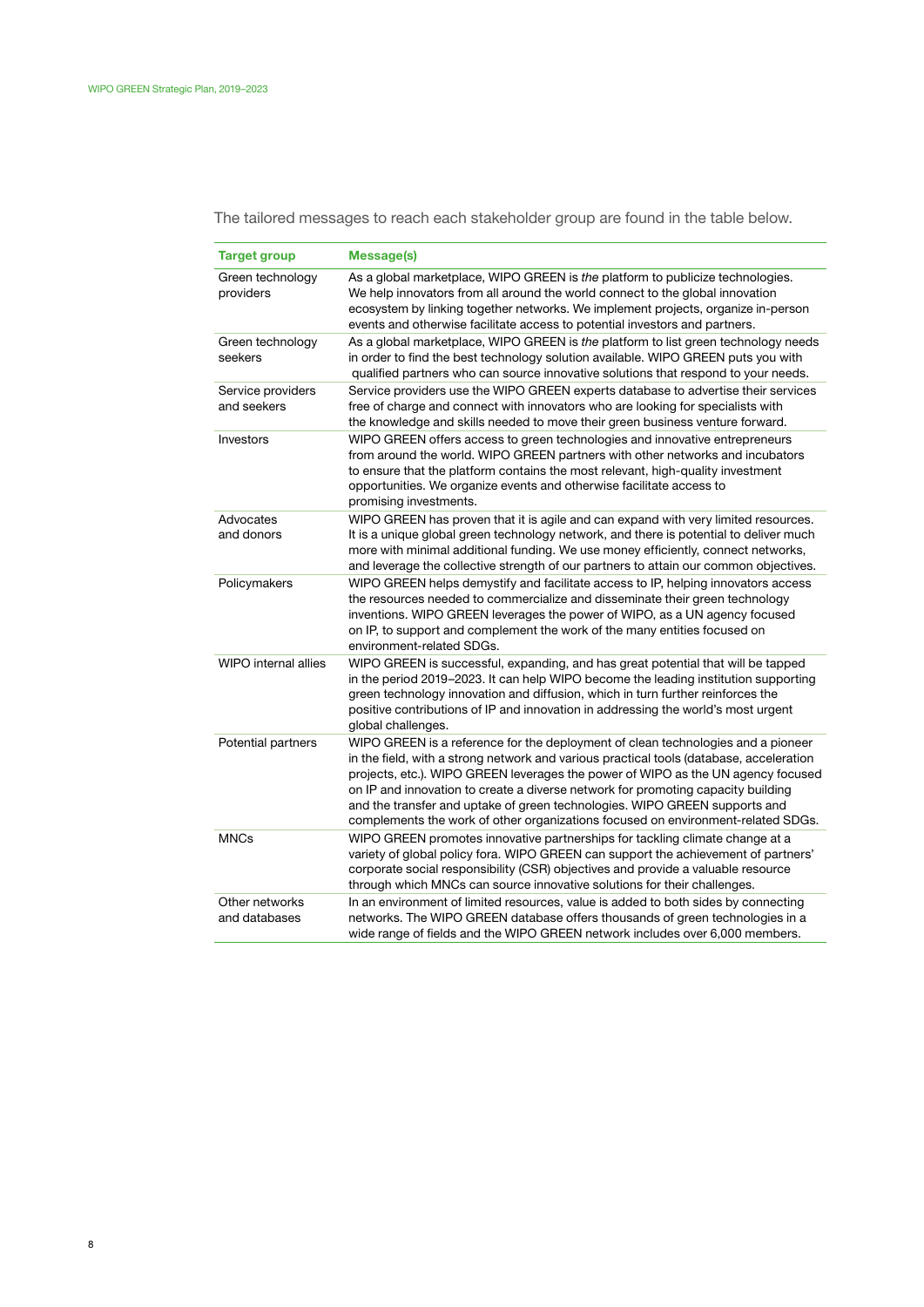# IV. Governance

WIPO GREEN is governed by the rules laid out in the Charter, which is available for download on the WIPO GREEN webpages. WIPO administers WIPO GREEN. The Advisory Board, comprising the WIPO GREEN partners and WIPO, guides the activities of WIPO GREEN. The Advisory Board is a consultative and counselling body and does not exercise any influence over WIPO's overarching programs or budget.

While the current model that was established in 2013 facilitated growth in the early days of the WIPO GREEN initiative, now is an opportune time to refine the role of partners, restructure the Board, and reconsider its size.

The following new elements will be introduced and mainstreamed in the first year of the strategy's implementation:

- refined membership categories and corresponding value proposition for each membership category;
- creation of a smaller Advisory Board with representation of different stakeholder categories and defined terms of membership;
- adaptation of the Charter to reflect the above as well as other strategic updates resulting from the mid-term strategy development process, as appropriate.

#### V. Implementation

At a glance, the following overarching workflow will guide the strategy's implementation:

| <b>WIPO GREEN five-year</b><br>strategy implementation<br>workflow | 2019 |                | 2020 |   | 2021 |                | 2022 |                | 2023 |                |
|--------------------------------------------------------------------|------|----------------|------|---|------|----------------|------|----------------|------|----------------|
|                                                                    | 1    | $\overline{2}$ | 1    | 2 | 1    | $\overline{2}$ | 1    | $\overline{2}$ | 1    | $\overline{2}$ |
| Database - fixes, restructure,<br>quality assurance                |      |                |      |   |      |                |      |                |      |                |
| Database - redesign, expansion                                     |      |                |      |   |      |                |      |                |      |                |
| Database - Al-assisted query<br>function                           |      |                |      |   |      |                |      |                |      |                |
| Database - upgrade                                                 |      |                |      |   |      |                |      |                |      |                |
| Outreach to MNCs - Europe, US                                      |      |                |      |   |      |                |      |                |      |                |
| Outreach to MNCs - India.<br>China, Russia, Korea, Japan           |      |                |      |   |      |                |      |                |      |                |
| Outreach to MNCs-<br>additional countries                          |      |                |      |   |      |                |      |                |      |                |
| Participation in business-<br>to-business (B2B) events             |      |                |      |   |      |                |      |                |      |                |
| Participation in policy-related<br>events                          |      |                |      |   |      |                |      |                |      |                |
| Acceleration projects                                              |      |                |      |   |      |                |      |                |      |                |
| Advisory Board reform                                              |      |                |      |   |      |                |      |                |      |                |
| Webpages enhancement                                               |      |                |      |   |      |                |      |                |      |                |
| Publicize impact stories and<br>other content                      |      |                |      |   |      |                |      |                |      |                |
| Promotional video (database)                                       |      |                |      |   |      |                |      |                |      |                |
| Social media outreach                                              |      |                |      |   |      |                |      |                |      |                |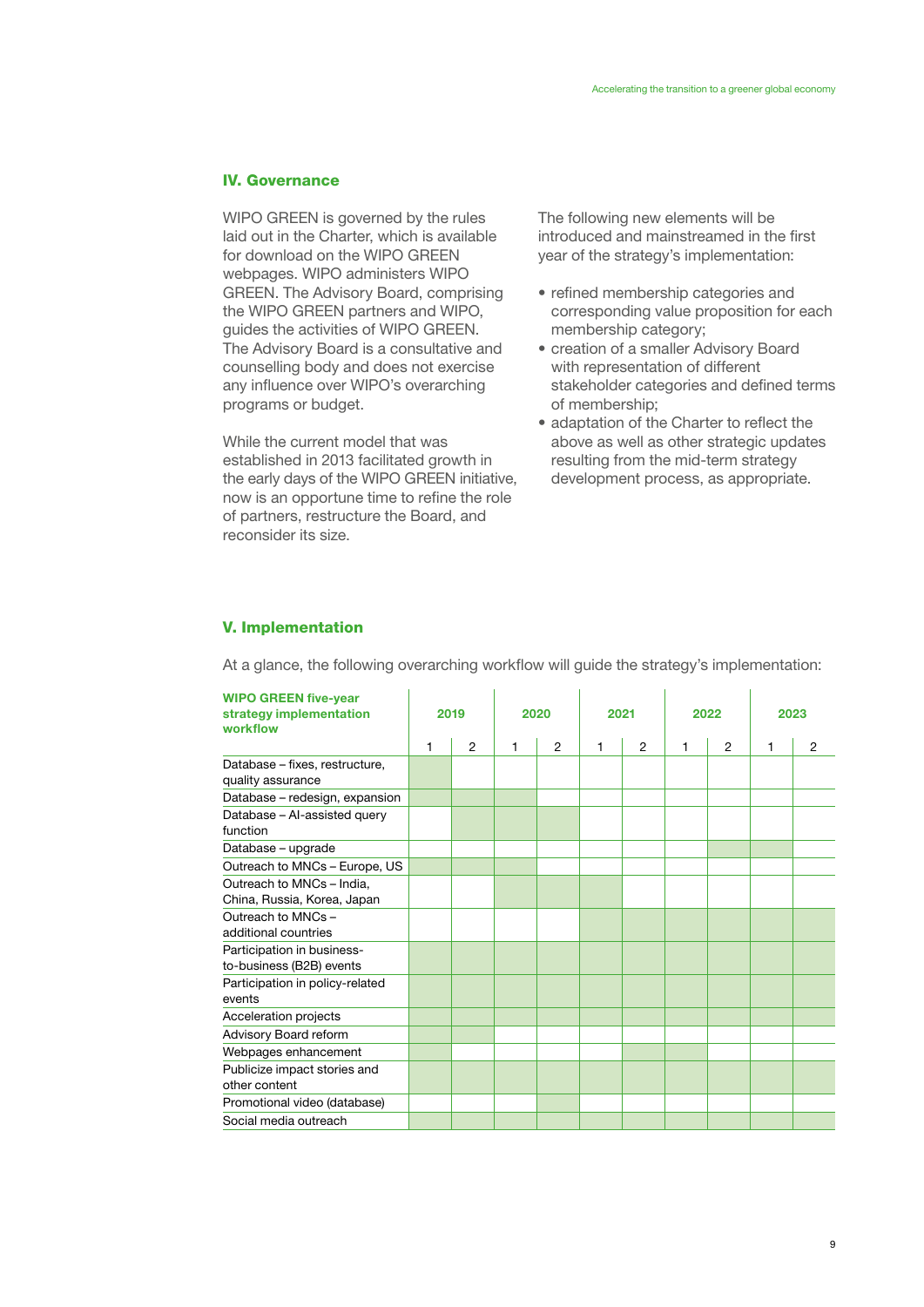## Annex 1: Strategy and roadmap for strengthening the WIPO GREEN database

#### The WIPO GREEN database

The WIPO GREEN database is a fundamental, defining element of WIPO GREEN, providing the technical backbone to promote the adoption of green technology solutions to solve issues related to climate change, food security, and the environment.

To optimize the database, this area of work will focus on increasing both the quality and quantity of entries. Currently, the quality of information provided in uploads varies widely, bringing with it the inherent risk of conveying an unintended negative impression of the overall quality of information in the database.

The database acts as a meeting point between technology providers and solution seekers, and as such will be most useful if it contains applicable, commercial solutions to problems. Partial or very narrow technical descriptions, such as are often found in patent descriptions, may be less useful in this context, but patent entries are nevertheless necessary in order for the database to be comprehensive.

Ideally, a user looking for solutions should be able to freely formulate the need and receive back a ranked list of relevant potential solutions. If a potential solution is not readily applicable, there should be an option to search for commercial or similar offerings of the technology. As such, the WIPO GREEN database will aim to provide applicable, off-the-shelf, available, commercial solutions based on innovative green technologies.

# Partnerships for the WIPO GREEN database

The development of the WIPO GREEN database is based on collaboration with partners. For development and maintenance of the database, in-house partners like the Information and Communication Technology Department (ICTD), the Advanced Technology Applications Center (ATAC), and Patentscope are crucial. The integration of AI-assisted functions could be implemented with the support of ATAC and in partnership with IT companies. Partners may want to use the partnership and its outputs for CSR purposes.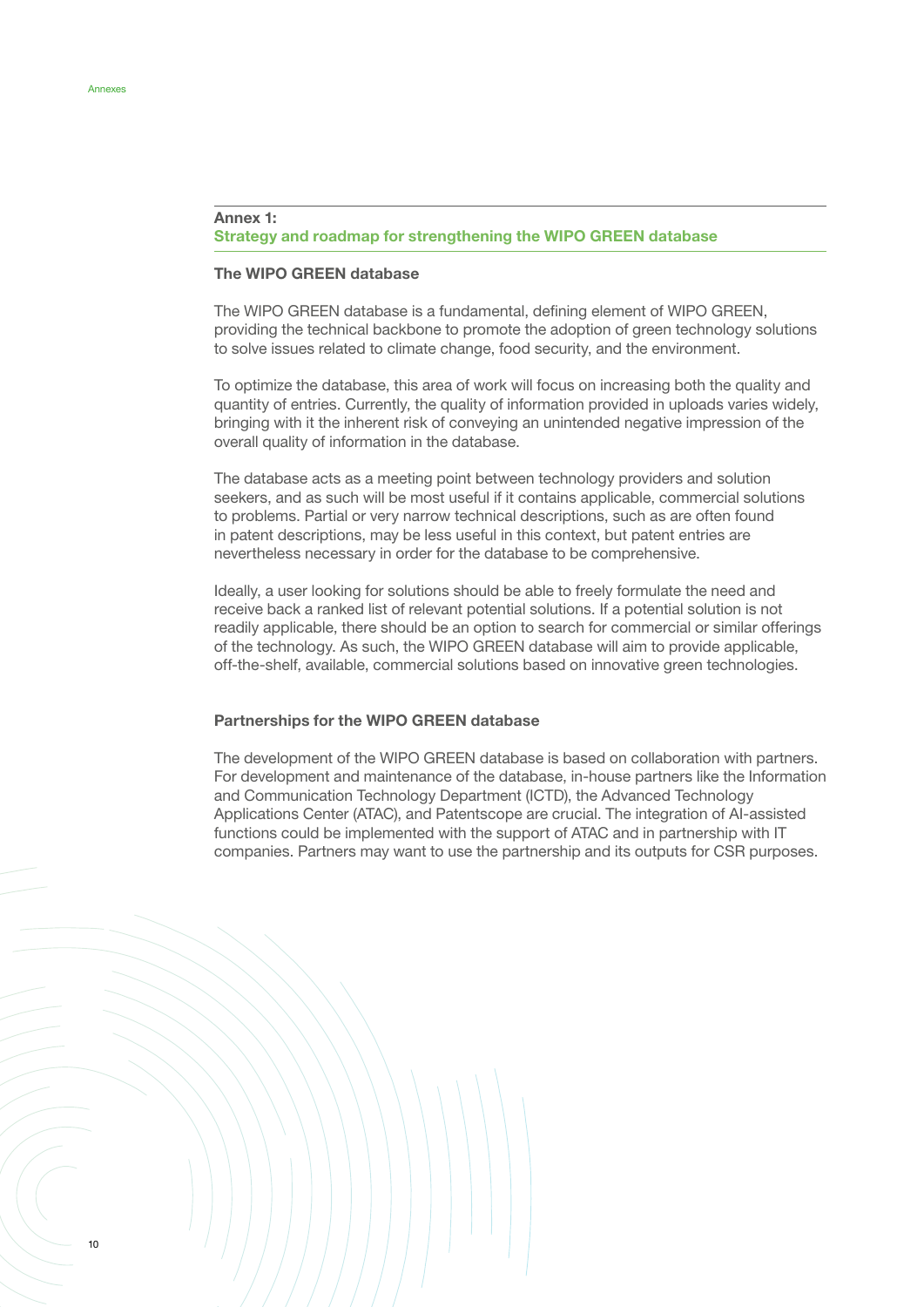#### Annex 2: Outreach and engagement strategy

Achieving WIPO GREEN's mission requires the involvement of actors all along the innovation value chain. WIPO GREEN operates as an innovative multi-stakeholder partnership between governments, international development partners, the private sector, and academia. Each partner brings unique expertise and networks that are essential to the success of WIPO GREEN.

Involving partners and other key entities helps increase the sustainability of WIPO GREEN's activities – and maximize its impact in the green technology sector. Partners can help broaden WIPO GREEN's sphere of influence, increase its visibility, and reach new audiences through communications. Partners and other stakeholders are an essential element of the WIPO GREEN network, as they contribute to the database, acceleration projects, and to the general development and success of WIPO GREEN.

#### Mapping the actors

WIPO GREEN and its stakeholders operate in political, technical, and commercial/ financial spheres. WIPO's unique configuration as a United Nations specialized agency with ties to the SDGs means that it benefits from greater access to substantial technological resources, including through the patent system. As a business- and solution-oriented entity, WIPO GREEN is well suited to be an actor in all three arenas.

The following table illustrates key stakeholders, their interests and potential areas for collaboration:

| <b>Stakeholder</b>                                        | <b>Their motivation</b>                                                             | <b>Our motivation</b>                                                                 | <b>Activities</b>                                                                       | <b>Current partners</b>                                                                                            | <b>New targets</b>                                                                                                                                                            |
|-----------------------------------------------------------|-------------------------------------------------------------------------------------|---------------------------------------------------------------------------------------|-----------------------------------------------------------------------------------------|--------------------------------------------------------------------------------------------------------------------|-------------------------------------------------------------------------------------------------------------------------------------------------------------------------------|
| <b>MNCs</b>                                               | Associate with<br>UN, network,<br>business and<br>product promotion                 | Private sector<br>engagement,<br>new technologies.<br>network                         | Partners.<br>matchmaking,<br>database import,<br>co-organized events                    | Fujitsu, General<br>Electric, Haier,<br>Siemens                                                                    | <b>Additional MNCs</b><br>from Europe and<br>North America                                                                                                                    |
| <b>SMEs</b>                                               | Promotion.<br>network, technology<br>identification                                 | New technologies,<br>problem<br>identification                                        | Partners (support<br>organizations),<br>matchmaking,<br>data sharing                    | Australian<br>CleanTech Cluster                                                                                    | European Enterprise<br>Network                                                                                                                                                |
| <b>Business</b><br>associations                           | Associate with<br>UN, network, IP<br>advisory, events<br>for business<br>promotions | Private sector<br>engagement,<br>network, local<br>knowledge,<br>and services         | Partners,<br>matchmaking,<br>local contact.<br>co-organized events                      | The World<br><b>Business Council</b><br>for Sustainable<br>Development,<br>International<br>Chamber of<br>Commerce | Local chambers<br>of commerce,<br>sector-specific<br>associations                                                                                                             |
| Think tanks/<br>research<br>institutions/<br>universities | Associate with UN,<br>IP and technology<br>knowledge                                | Network and<br>technical<br>knowledge,<br>quality assurance,<br>identifying solutions | Partners,<br>co-organized<br>events,<br>co-publication,<br>peer review,<br>data sharing | Association<br>of University<br>Technology<br>Managers,<br>Technologie-Allianz                                     | <b>World Resources</b><br>Institute, World<br>Economic<br>Forum, Technion,<br>Massachusetts<br>Institute of<br>Technology, Swiss<br><b>Technology Transfer</b><br>Association |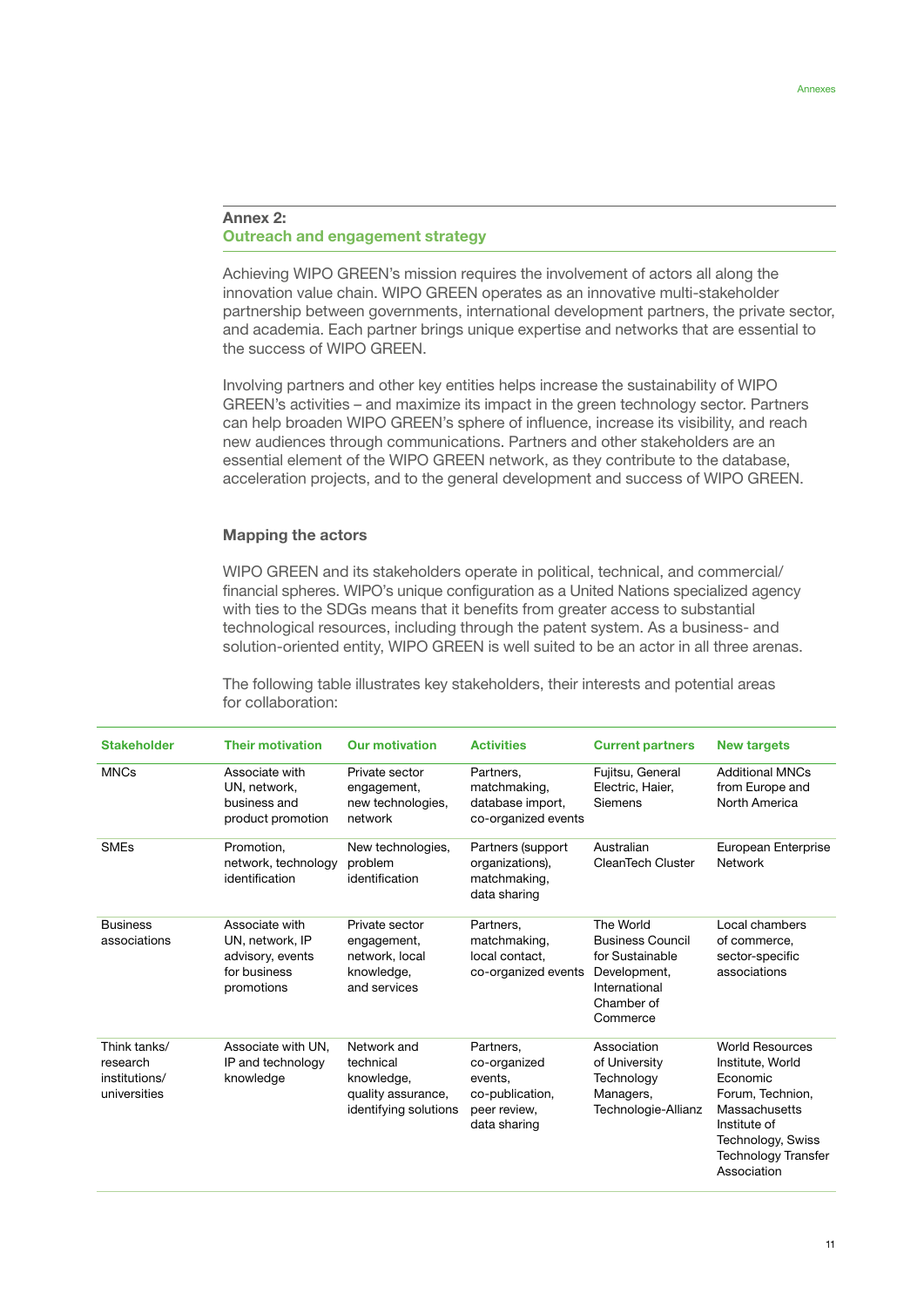| <b>Stakeholder</b>                                                                                                                     | <b>Their motivation</b>                                          | <b>Our motivation</b>                                                    | <b>Activities</b>                                      | <b>Current partners</b>                                                                                                                                                                                                            | <b>New targets</b>                                                                                                                                                                                                     |  |
|----------------------------------------------------------------------------------------------------------------------------------------|------------------------------------------------------------------|--------------------------------------------------------------------------|--------------------------------------------------------|------------------------------------------------------------------------------------------------------------------------------------------------------------------------------------------------------------------------------------|------------------------------------------------------------------------------------------------------------------------------------------------------------------------------------------------------------------------|--|
| Foundations.<br>financial institutions.<br>investors                                                                                   | Associate with<br>UN, network, IP<br>and technology<br>knowledge | Network, funding,<br>co-organized events co-organized                    | Partners,<br>events,<br>co-publication                 | The Asian<br>Development Bank,<br>Korea Technology<br>Finance Corporation                                                                                                                                                          | Green Climate<br>Fund, the Asian<br>Infrastructure<br>Investment<br>Bank, African<br>Development Bank,<br>Inter-American<br>Development Bank,<br>KfW, Bill & Melinda<br>Gates Foundation,<br>Rockefeller<br>Foundation |  |
| NGOs (advocacy<br>groups)                                                                                                              | Associate with<br>UN, legitimation,<br>network                   | Problem<br>identification.<br>local network                              | Partners,<br>co-organized<br>events,<br>co-publication | Kopernik                                                                                                                                                                                                                           | The International<br>Union for the<br>Conservation of<br>Nature, CARE,<br>World Wildlife Fund.<br><b>SNV Netherlands</b><br>Development<br>Organisation,<br><b>Helvetas</b>                                            |  |
| Governments,<br>regional<br>organizations,<br>municipalities,<br>cities                                                                | Technology<br>identification,<br>matchmaking                     | Political support,<br>problem<br>identification.<br>providing solutions  | Partners,<br>matchmaking                               | Intellectual property<br>offices of Brazil,<br>Canada, France,<br>and Morocco                                                                                                                                                      | The Association of<br>Southeast Asian<br>Nations, French<br>Environment<br>and Energy<br>Management<br>Agency, other IP<br>offices interested<br>in the program                                                        |  |
| <b>IGOs</b><br>Gain access<br>Networks, local<br>to technology<br>anchoring, technical<br>and IP issues<br>and political<br>experience |                                                                  | Partners,<br>coordination,<br>co-organized<br>events,<br>co-publications | UNEP, UNIDO,<br>CTCN, World Bank                       | The United Nations<br>Development<br>Programme,<br>Convention on<br><b>Biological Diversity,</b><br><b>International Fund</b><br>for Agricultural<br>Development, Food<br>and Agriculture<br>Organization, World<br>Food Programme |                                                                                                                                                                                                                        |  |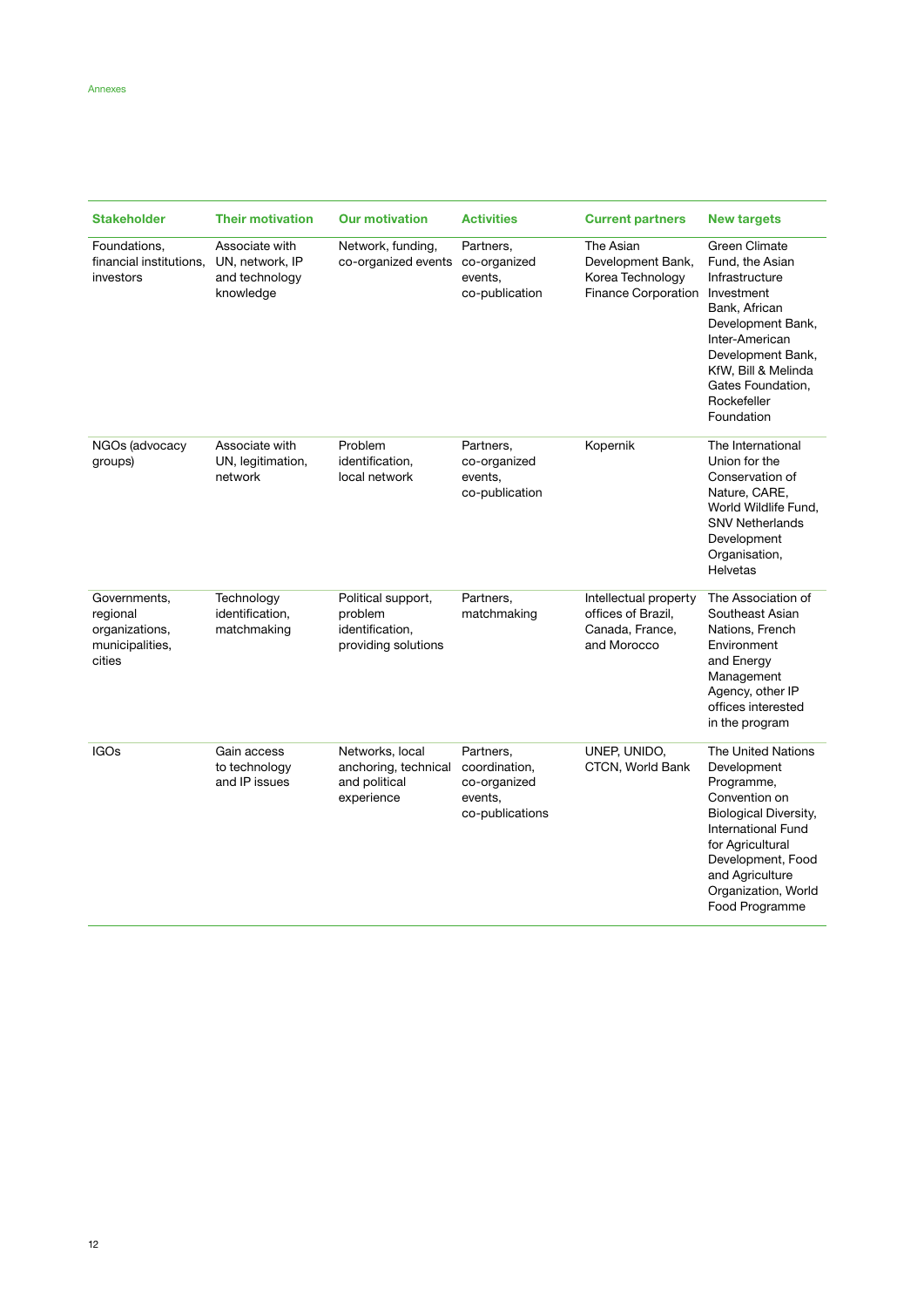Internally, the following WIPO divisions have been identified as having important potential for WIPO GREEN:

- *• Database development: Information and Communication Technology Department, Global databases including PATENTSCOPE and IPC Green Inventory, ATAC;*
- *• Outreach and engagement: Regional Bureaus, SMEs and Entrepreneurship Support Division, Access to Information and Knowledge Division, External Relations Division, External and Coordination Offices, NGO and Industry Relations, Special Representative of the DG on SDGs and Development Agenda Coordination, Economics and Statistics Division;*
- *• Communications and marketing: Communications Division*

#### Methods of engagement

## *Area 1: Targeted outreach to MNCs*

In order to drive more technology uploads to the database, WIPO GREEN will actively approach the MNCs that are most active in the various categories of green technology contained in the database. The initial focus will be on Europe, North America, China, and Japan; outreach to other regions will follow. Members of the WIPO GREEN team, as well as WIPO senior leadership with responsibilities related to WIPO GREEN, will participate in the visits. In addition, WIPO External Offices will be requested to support this targeted outreach.

Partnerships with MNCs will be pivotal to the execution of various strategic activities: database development, building critical mass of database uploads, enhancing WIPO GREEN's visibility, and co-sponsoring acceleration projects.

Currently, their incentive for joining WIPO GREEN and collaborating on joint initiatives is linked to their CSR mandate and respective SDG-related objectives. Yet, as WIPO GREEN continues to grow and increase its influence globally, it could potentially also help companies gain access to new markets.

## *Area 2: Recruitment of new users, providers and seekers through participation in green technology fairs, exhibitions and events*

To increase the number of needs and technologies listed on the WIPO GREEN database, both providers and seekers must be actively recruited.

In addition to the main acceleration project that WIPO GREEN will plan and lead each year, WIPO GREEN will participate in selected sector events and fora that would draw in technology providers/seekers. As such, it will favor business events rather than events of an academic nature. It will also aim to respond to selected member state requests, provided that sufficient resources are available and requests are aligned with objectives outlined in the Strategic Plan.

WIPO GREEN will contribute to the global policy dialogue by participating in one major climate change or SDG-related event per year. Regional and thematic priorities will be considered in the selection of events.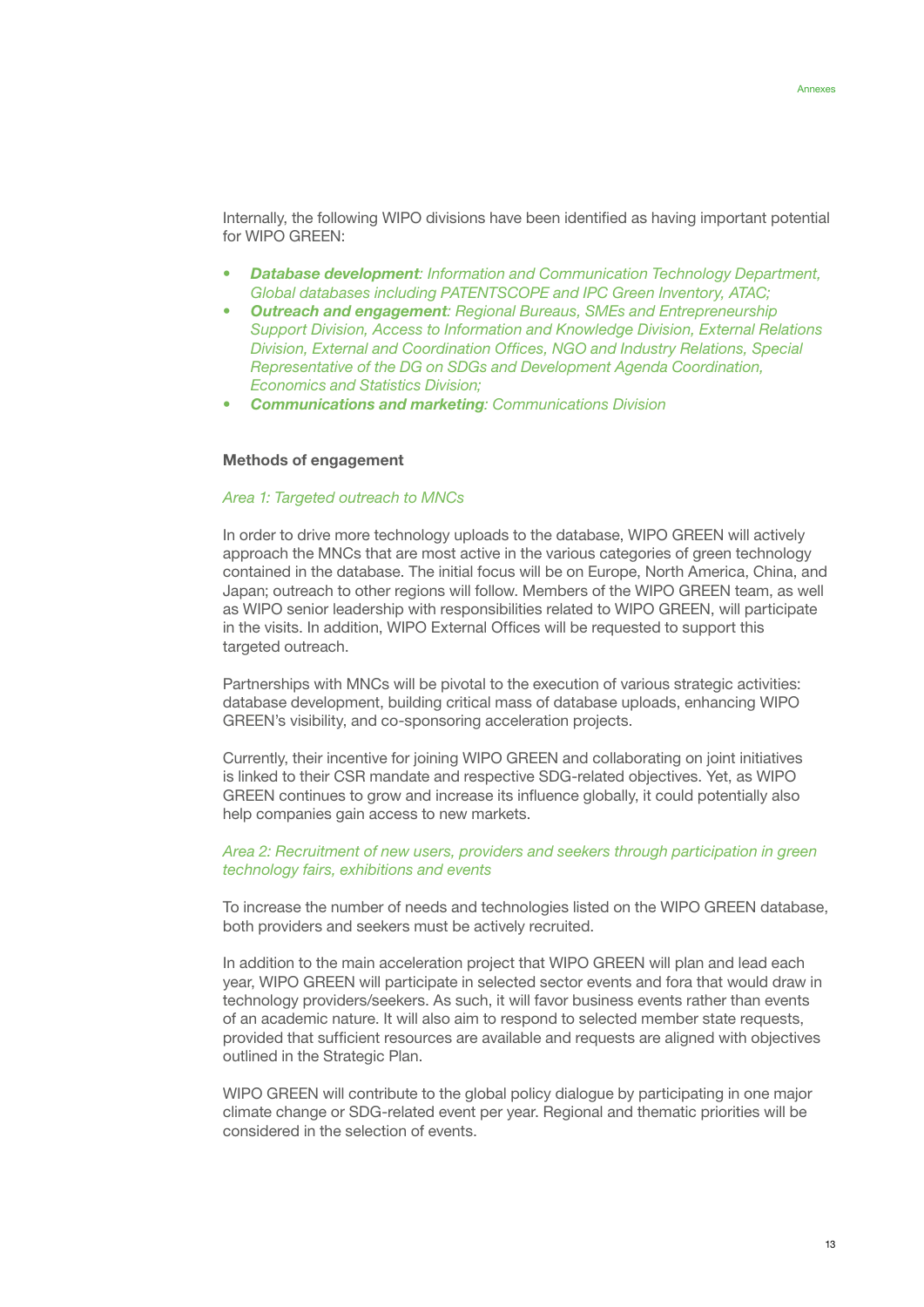#### *Recruiting small and medium-sized technology providers*

Currently, the clean technology space is primarily dominated by SMEs. WIPO GREEN will continue reaching SMEs directly or through multipliers, i.e., structures with an interest in promoting/connecting these entities: export promotion bodies, trade fairs (e.g., Reed Exhibitions), and SME financiers (e.g., KOTEC).

#### *Recruiting technology seekers*

Various organizations and other entities are looking to deploy green technology. WIPO GREEN will pay particular attention to SMEs, community-based organizations, NGOs and cooperatives for the following reasons:

- *• SMEs are often disconnected from international markets, creating a potential for platforms like WIPO GREEN to bridge the gap;*
- *• Since they tend to have small-scale needs, it is feasible for a platform like WIPO GREEN to identify corresponding providers/investors.*

#### *Area 3: Driving uploads to the database through acceleration projects*

Acceleration projects have the overall objective of driving new technology needs and solutions to the WIPO GREEN database. They also aim to create tangible links between technology providers and solution seekers.

An acceleration project provides an arena for exchange between providers and seekers within a specific thematic area and geographical focus, and facilitates access to potential funders, legal counsel, IP-related advice, and local and international commercial networks.

Acceleration projects are tailored to a specific theme determined in cooperation with partners and stakeholders. The focus may be broad and cover several topics, but in general, WIPO GREEN will opt for a more targeted approach, as this is more likely to lead to tangible outcomes in the form of deals.

The focus of acceleration projects may be determined through partner requests, related to the technologies and needs uploaded to the WIPO GREEN database, through WIPO GREEN research, or decided in consultation with other organizations. The scope of the event can be local, national, or regional.

In-person contact with stakeholders in a specific region or country will be a cornerstone. Acceleration projects will help to address challenges that are shared across borders, promoting international cooperation and attracting MNCs that may find a regional market more attractive than a national one. This has the capacity to mobilize additional sponsors, including Advisory Board members, IGOs and regional development banks.

Generally, acceleration projects will be:

- *• Planned and implemented in partnership with core WIPO GREEN partners, member states, local stakeholders, and potential funders;*
- *• Solution oriented;*
- *• Inclusive of a variety of different stakeholder types.*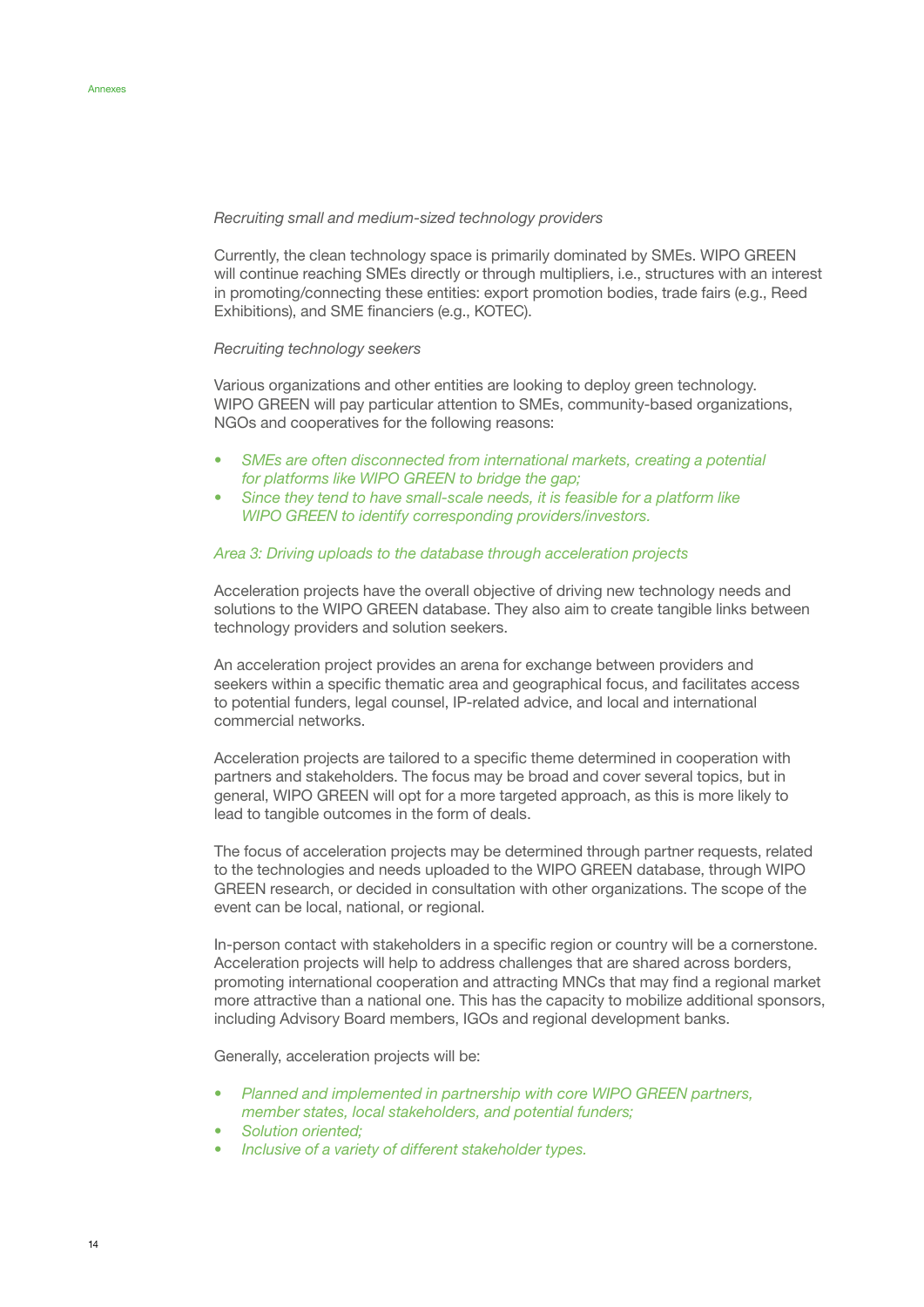Building on WIPO GREEN's successful matchmaking series, acceleration projects provide the following value-added benefits:

- *• Ensure the sustainability of WIPO GREEN's services by leveraging financial and in-kind contributions (the goal being to generate around two-thirds of the budget for an acceleration project from external sources);*
- *• Build on previous projects and mobilize local actors in the provision of follow-up support;*
- *• Support local governments and member states in their capacity-building activities by exploiting synergies with other WIPO programs, thus reinforcing their collective impact and WIPO's global reputation;*
- *• Produce thematic knowledge around specific green technology-related domains (and more broadly climate change, food security, etc.) and specific regions (geographic areas, local context, etc.). This information will be documented and will provide content for WIPO GREEN publications and seminars, facilitating knowledge sharing.*

A WIPO GREEN acceleration project will follow a specific planning process:

- *1. Identification of geographic scope, theme, and topic(s). This will typically be carried out in close cooperation with one or several partners, be based on WIPO GREEN research, and be aligned with WIPO GREEN thematic priorities.*
- *2. Identification of topic stakeholders, seekers and potential solution providers. If this has not already been the starting point for the event, a local consultant or organization may be engaged to assist in this. Preliminary solutions to topics will be identified through the WIPO GREEN database and network and initial contact established.*
- *3. Detailed planning of a meeting event. This includes venue, timing, participants, budget, financial and in-kind contribution from stakeholders, communication strategy, and expected outcomes.*
- *4. Execution of the event. A local professional event organizer may be engaged to assist.*
- *5. Uploading of all needs and technologies identified onto the WIPO GREEN database.*
- *6. Follow-up with stakeholders, reporting, and other support activities.*

## *Area 4: Leveraging and increasing partnerships, including dedicated actions with other WIPO programs*

Initially, WIPO GREEN will aim to strengthen relationships with internal allies and a select number of existing partners. WIPO GREEN will continue to engage external partners through the Advisory Board, a powerful source of support that will be more strategically leveraged in the period 2019–2023 by clarifying expectations and roles.

WIPO GREEN will exploit WIPO internal synergies and ensure more robust involvement across the Organization. The first step will be to carry out an in-depth analysis of WIPO programs and identify the most relevant internal partners. This exercise is vital and is linked closely to the achievement of all strategic objectives, i.e., database development, acceleration projects, and increased communications and marketing. Taking the needs of the respective programs into consideration, specific objectives for each internal partner will be defined.

Geographically, and across the technology sectors, expansion will primarily be linked to the acceleration projects, as they provide a good incentive for new stakeholders to come on board. In 2019, WIPO GREEN aims to organize an acceleration project in Latin America. Expanding geographic coverage and thematic areas will be important considerations in the planning of acceleration projects.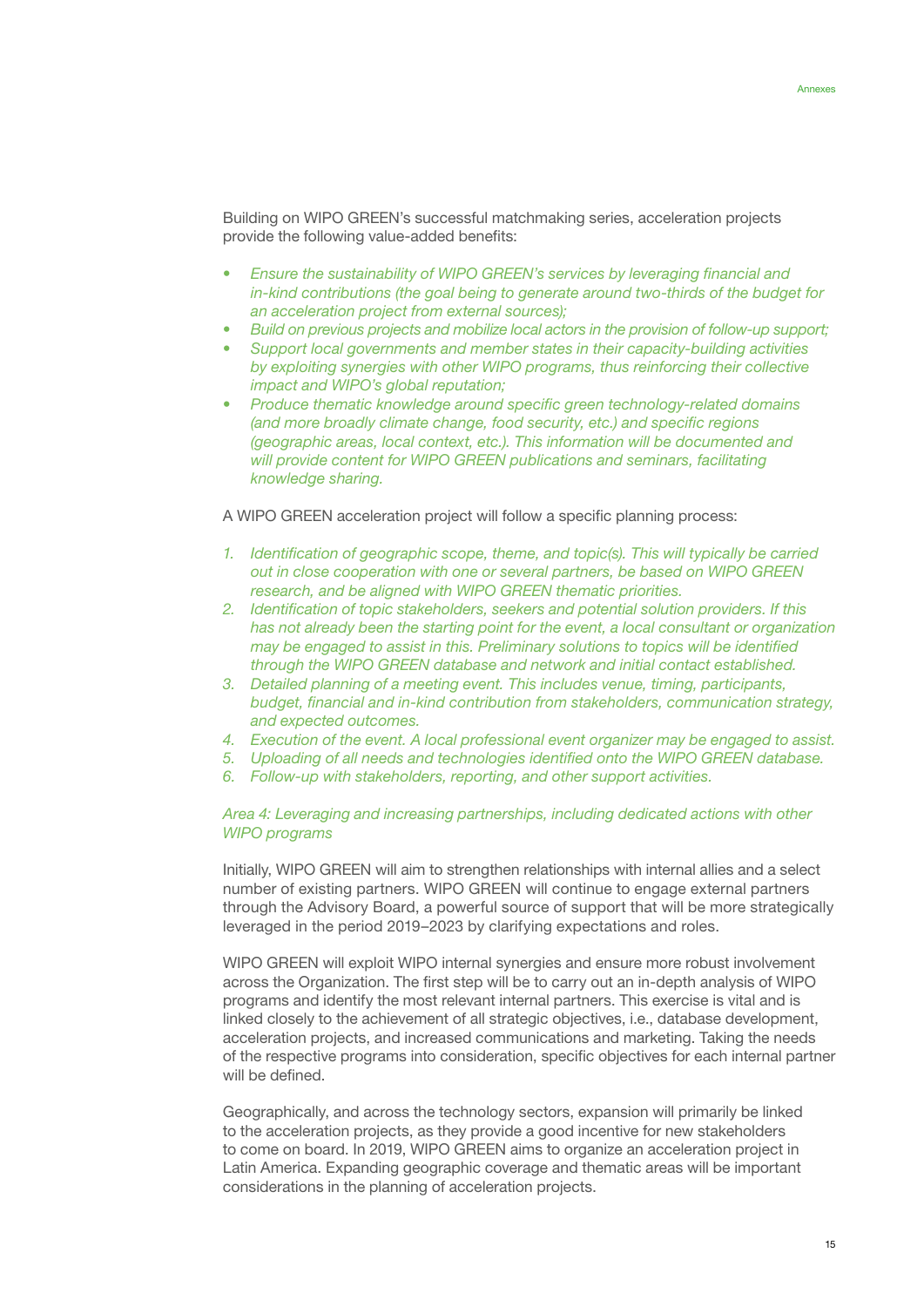## Annex 3: Communications and marketing

WIPO GREEN engages a diverse set of stakeholders from across various sectors with limited communications and marketing support. The current budget and human resource allocation (0.4 FTE, temporary appointment) for this work stream considerably impacts the frequency and scope of communications, precluding essential activities that would enable WIPO GREEN to attract and retain strategic partners and a larger volume of users. Consequently, improving external understanding and perceptions of WIPO GREEN in order to reach potential users on a mass scale remains a challenge.

To support WIPO GREEN's overarching goals and ensure its long-term sustainability, the communications and marketing strategy has as its objective to demonstrate the positive impact of WIPO GREEN and generate increased awareness of the value of its activities, particularly among key stakeholder groups. The amplification of its brand will facilitate the expansion of the platform's user base, the acquisition of valuable partners, and increase overall engagement levels. Communications and marketing activities will thus aim to develop or strengthen relationships with the following groups:

- *• Providers of green technologies and services (e.g., innovators/SMEs);*
- *• Seekers of green technologies and services;*
- *• Investors;*
- *• Donors and advocates;*
- *• Policymakers;*
- *• WIPO internal allies;*
- *• Potential partners (e.g., development banks, NGOs, IGOs);*
- *• MNCs;*
- *• Other networks and databases (e.g., current partners).*

To reach its stakeholders, WIPO GREEN will segment its audiences, develop tailored messages for each target group, and focus on activities that leverage partner and internal communications channels and capabilities, to overcome resource constraints. Three types of communications will be produced:

- *• General communications to raise awareness about database offerings, services, events/programs and successful collaborations;*
- *• Technical communications to support innovators and SMEs;*
- *• Internal communications within the WIPO GREEN network and in WIPO to increase information sharing and understanding of WIPO GREEN.*

#### *Activities, channels, and messages*

In support of WIPO GREEN's mission, a selected number of communications and marketing activities that can help demonstrate the positive impact of WIPO GREEN and increase awareness of the value of its activities will be prioritized, in order to progress towards critical mass.

- *• Enhance the WIPO GREEN webpages to improve user experience and provide additional benefits to the WIPO GREEN network, including the introduction of a dedicated "Network News" section and page focused on acceleration projects;*
- *• Publicize achievements via digital channels and publications, including a series of "Impact Stories" which capture successful collaborations within the network;*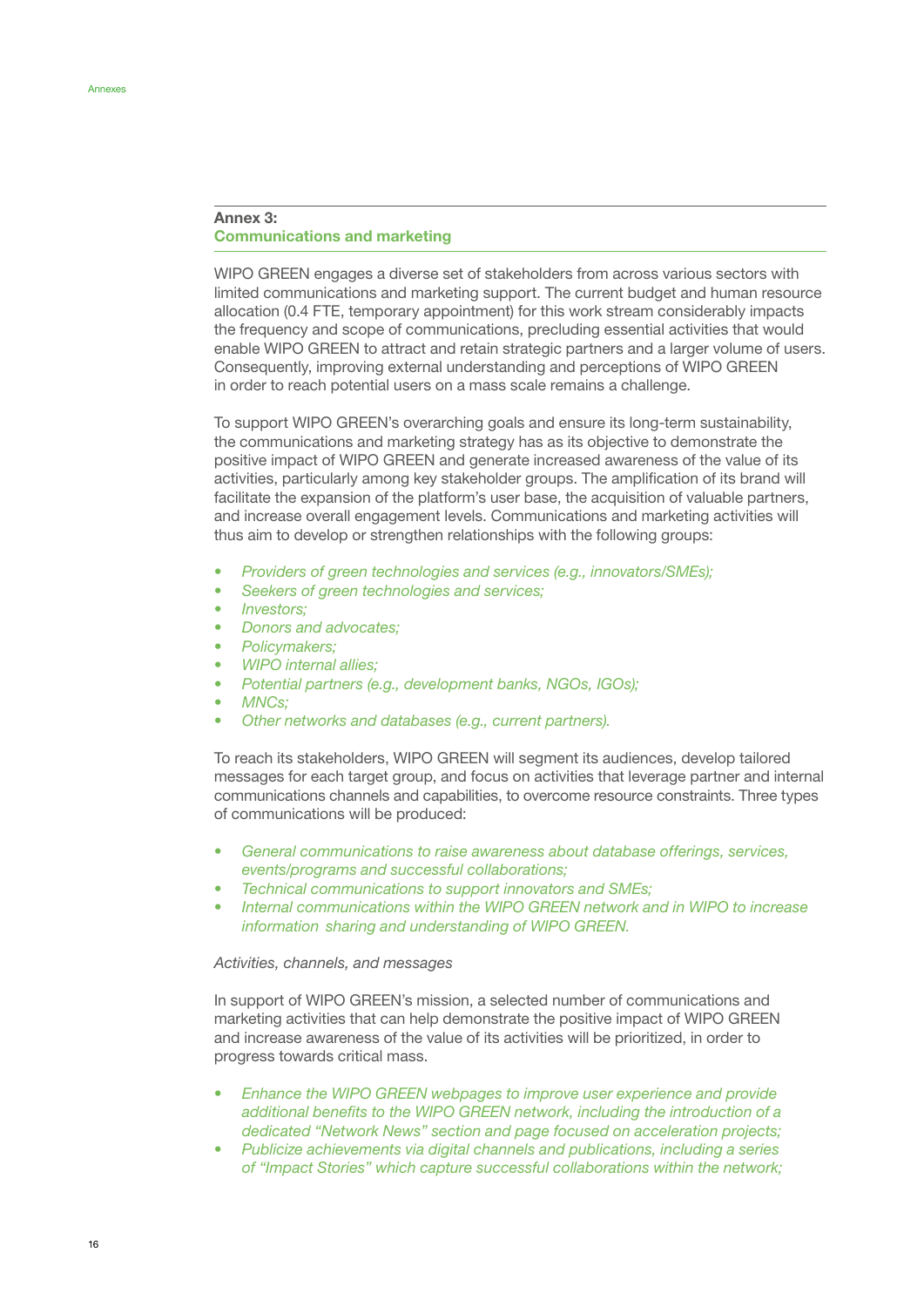- *• Develop and disseminate regular, interesting content that is member-driven, to the extent possible;*
- *• Produce and disseminate a promotional video demonstrating the key functions of the revamped database;*
- *• Develop materials (e.g., leaflet, slides) for internal communications purposes;*
- *• Organize webinars leveraging the expertise and knowledge of WIPO GREEN and its network to facilitate access to technical information;*
- *• Increase social media presence to reach new users and boost engagement with the WIPO GREEN brand via WIPO social media channels, to the extent possible;*
- *• Provide ready-to-use social media materials (e.g., messages, photos) to partners to facilitate promotion via Twitter, LinkedIn, and Facebook.*

WIPO GREEN's retention strategy is based on maintaining regular two-way communication with users, providing value-added services, including resources and timely notifications about relevant activities and opportunities, as well as introductions to potential partners. For example, database users can currently set up email alerts to receive updates about new technologies. In the future, the introduction of new database functions will encourage users to visit the platform regularly and facilitate user-to-user interaction. The planned database enhancements that will enable a more seamless user experience will also facilitate user retention. Analytics will be routinely monitored, and user behavior tracked on both the platform and WIPO GREEN webpages to gauge user experience, detect issues and respond accordingly.

The primary channels used to deliver our messages to target audiences include the WIPO GREEN webpages, the WIPO website, publications, WIPO social media platforms, partner channels, sector events and exhibitions, targeted email communications and one-on-one meetings (in-person, telephone).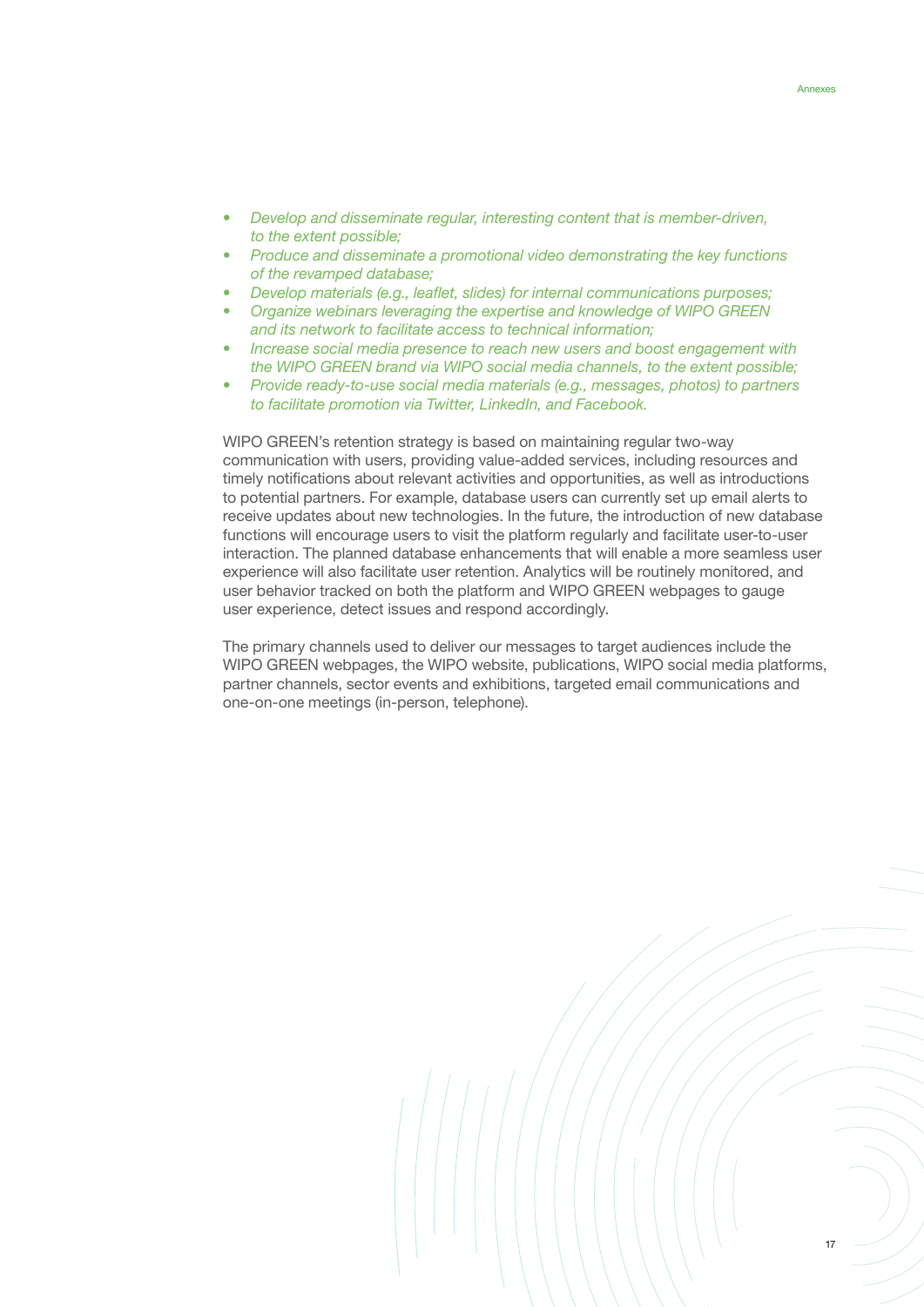## Annex 4: Resources and sustainability

WIPO GREEN is one of WIPO's most prominent partnerships supporting the SDGs; its ultimate aim is to promote a more sustainable world. The strong interaction between IP, innovation and technology dissemination will support the future development and recognition of WIPO.

The WIPO GREEN team's flexibility as a small unit fits well with its objectives and nature of work. Nevertheless, WIPO GREEN would benefit from increased internal support and resources, particularly as related to IT projects, if the 2019–2023 WIPO GREEN strategy is to be fully and meaningfully realized.

#### *The budget*

WIPO GREEN's current funding is based on three pillars:

- *1. WIPO Program and Budget (Program 18).*
- *2. Donor funding: national governments and, to a limited extent, the private sector.*
- *3. In-kind contributions by WIPO GREEN partners.*

Achievements thus far are in line with similar initiatives when measured using comparable metrics (number of technologies with similar maturity, etc.). Considering that the budget and human resources dedicated to this program are very limited in comparison to the diversity of topics and elements covered, if no increase in the WIPO GREEN budget over the coming two biennia is foreseen, expectations should be brought into line.

#### *Financial sustainability*

WIPO GREEN acknowledges the efforts of WIPO, its donors, and partners in providing funding. In order to tap into additional resources as it continues to grow, WIPO GREEN will:

- Identify potential new donors, including foundations and the private sector;
- Seek to maximize partner contributions.

WIPO GREEN will increasingly leverage external and other internal WIPO resources for its activities, to the extent possible, to ease the financial and human resources burden placed directly on the small WIPO GREEN team. The acceleration projects will be co-financed. In addition, it is also foreseen to identify strategic partners willing to co-invest in database development.

Scaling activities will depend on the availability of resources. The proposed evolution of the database could allow for leveraging of financial and in-kind resources by MNCs, foundations, and private banks. To be credible towards multinational corporations, industrial partners, private banks or foundations, WIPO GREEN must have the financial resources to match funding offered by partners for specific projects.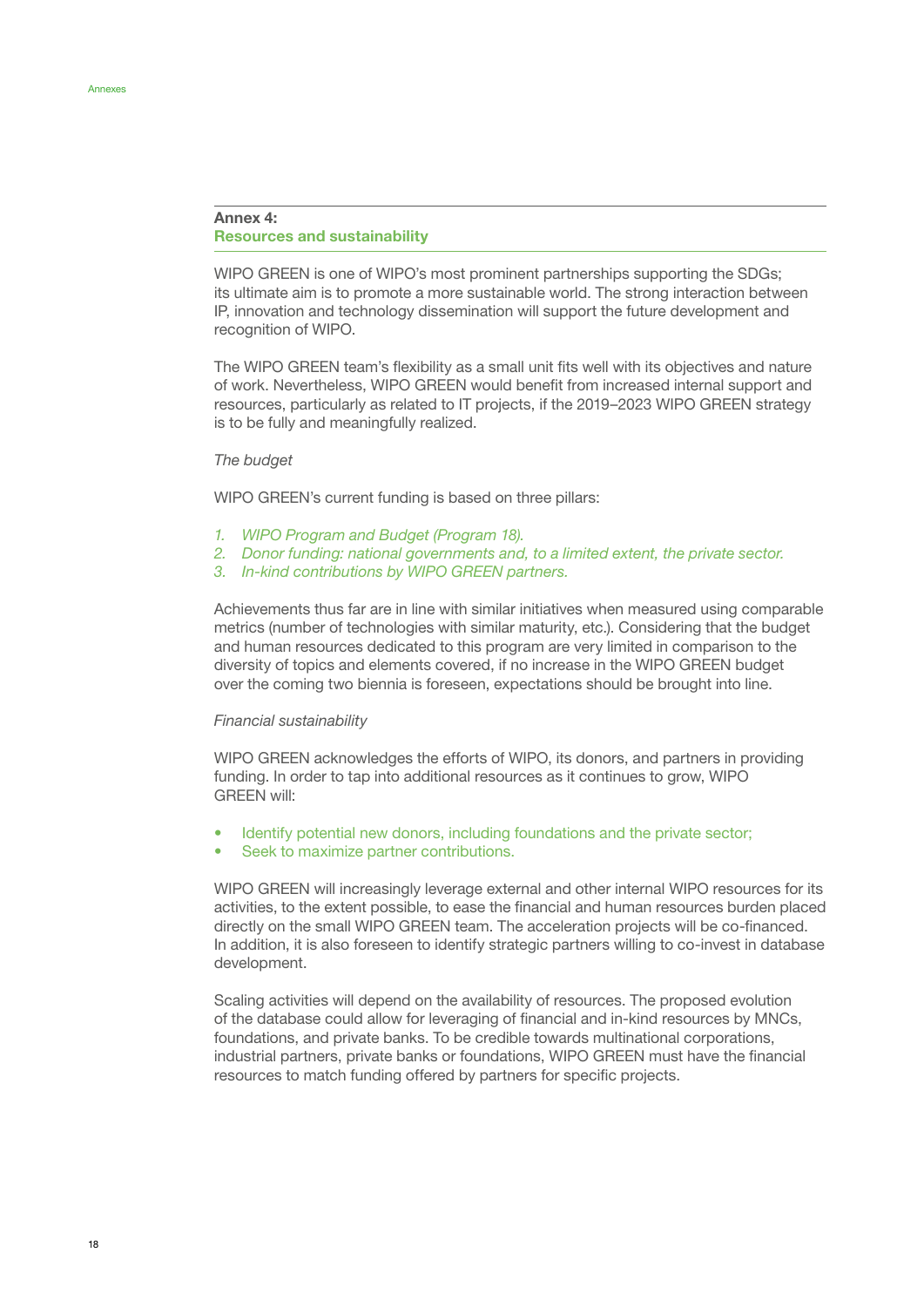#### *Programmatic sustainability*

The green technology sector is growing, and large-scale deployment is urgently needed in all regions; this favors WIPO GREEN's programmatic sustainability. WIPO GREEN is poised to implement the 2019–2023 strategy to its fullest extent, with continued close guidance from WIPO's senior management, active buy-in from WIPO GREEN's partners, and increasing support and interest from WIPO member states.

To preserve its relevance, WIPO GREEN must remain at the cutting edge. Its focus areas are by nature highly dynamic and changing, which is further accentuated by the increasing urgency of climate-change mitigation and adaptation. WIPO GREEN's ability to be responsive to needs and opportunities in the green technology space will be crucial to its continued success. Leaving room for a certain degree of opportunism (in the positive meaning of ability and willingness to pursue new, promising developments) will therefore be crucial if WIPO GREEN is to remain at the forefront of green technology innovation and diffusion.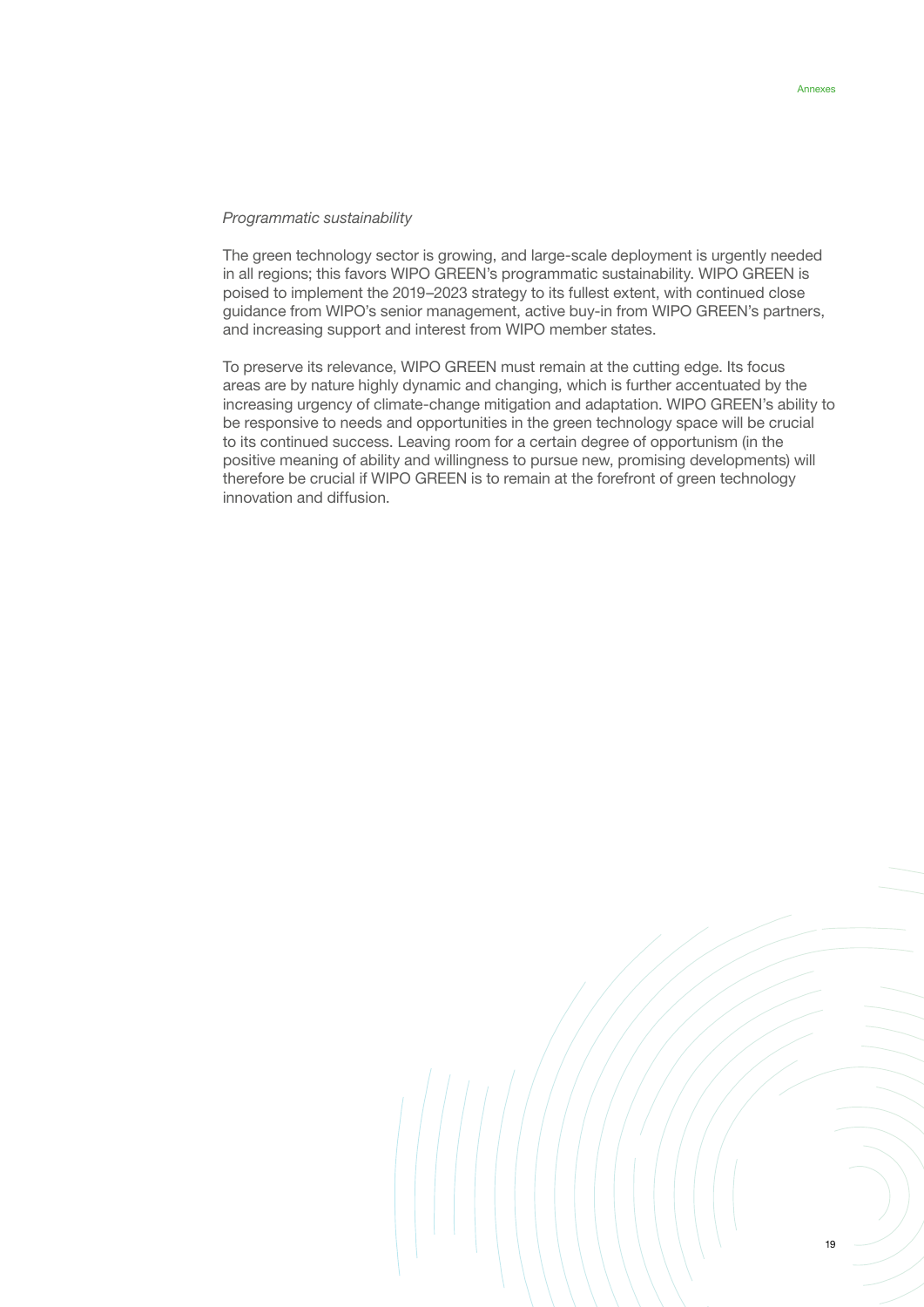## Annex 5: Monitoring and measuring impact

WIPO GREEN's tangible contributions can be measured through a number of proxies, e.g., number of deals, database uploads, connections. These mainly quantitative indicators are covered in WIPO's formal monitoring framework; the more complex monitoring challenge is impact. For this, a more qualitative approach based on feedback from core partners and stakeholders is required.

To monitor the implementation of this strategy, the following actions will be taken:

- *1. Convene semi-annual internal stocktaking of activities and progress. This will provide an opportunity to reflect on whether we need to adjust our strategy to reach our goals. The stocktaking exercise will take the form of an informal internal meeting and a brief summary of decisions.*
- *2. Consult with core partners to understand their perception of WIPO GREEN and the value we represent for them. The annual Advisory Board meeting will be highly instrumental in this regard.*
- *3. Monitor interactions between technology providers and seekers to understand how many are progressing to the deal stage (a key performance indicator (KPI) for WIPO GREEN).*
- *4. Follow up on use and usability of WIPO GREEN products (e.g., webpage, briefs, reports, tools made available) through various indicators (click-through rates, downloads, citations, etc.).*
- *5. Follow up on impacts of WIPO GREEN events through participant surveys.*

A mid-term, external review will be conducted in 2021 to take stock of progress and to allow for any necessary course corrections.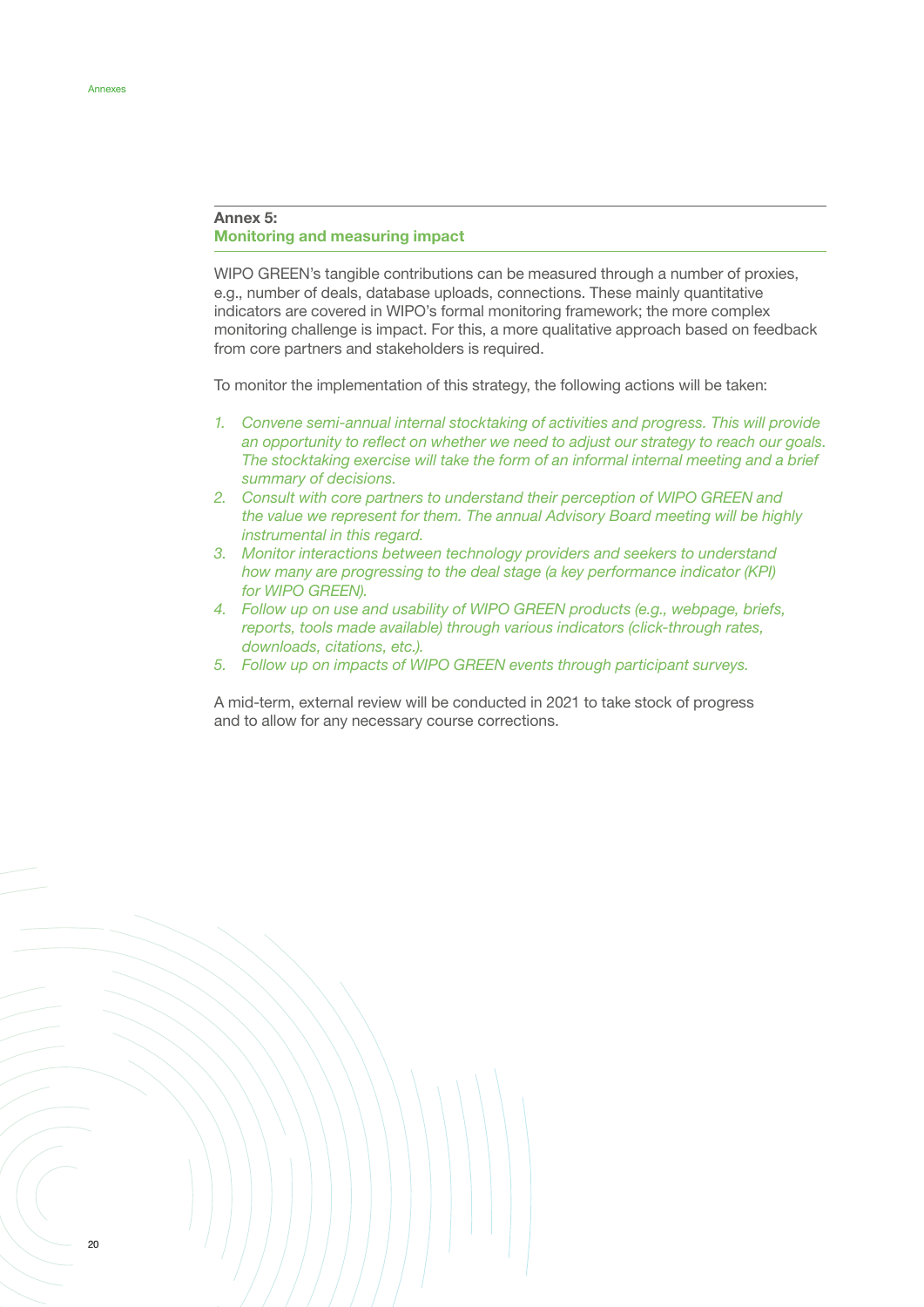#### Annex 6: External Evaluation Executive Summary – Initial Evaluation of WIPO GREEN by CimArk

As part of the medium-term strategic planning process, the *Initial Evaluation Report* (the second of four deliverables) assessed the first five years of WIPO GREEN. The evaluation aimed to assess WIPO GREEN's current status, its perception by its stakeholders, and the overall context of green technologies. This document is an Executive Summary of the *Initial Evaluation Report*.

WIPO GREEN aims to promote the diffusion of green technologies by facilitating connections between service providers and institutions that are seeking to develop and implement green technology, particularly within developing countries.<sup>1</sup>

To show how this offering is perceived, and to identify potential constraints and improvements, a so-called "360-degree analysis" was performed to inform the initial evaluation of WIPO GREEN. The 360-degree analysis helped to assess WIPO GREEN's environment as well as its interfaces with current and potential future stakeholders. It encompassed diverse activities, including an online survey, in-person interviews, value proposition design workshops, a review of WIPO documents and databases and an assessment of the WIPO GREEN webpages.

The survey results show that globally the perception of WIPO GREEN is positive, even if some beneficiaries had difficulty articulating the concrete benefits received. This is not surprising, and is even typical for activities with a high degree of intangibility where direct impact of a specific action is difficult to measure, thus making valuation difficult.

# 1. Findings

This section provides an overview of the findings from the analysis of the current situation. They form the basis for the options and recommendations in the third deliverable.

## 1.1 Context

Green technology is not a stand-alone industrial sector; rather, it combines numerous industries and applications. Often based on time- and resource-intensive infrastructure, green technology can require an extended period of time for proper implementation. Thus, actions in this area require a long-term commitment and mastery in a multitude of different value chains, including technical areas such as waste, water, and energy, as well as overarching capabilities in financing, project development, and technology transfer – a balance that is challenging and costly to achieve.

Specific findings related to the broader context in which WIPO GREEN operates are as follows:

- *• There is no internationally recognized categorization standard for green technologies;*
- *• The international geopolitical climate regarding green technologies is on a positive, upward trend;*

<sup>1</sup> *Evaluation of Program 18: IP and Global Challenges* – Reference: EVAL 2017-03, April 19, 2018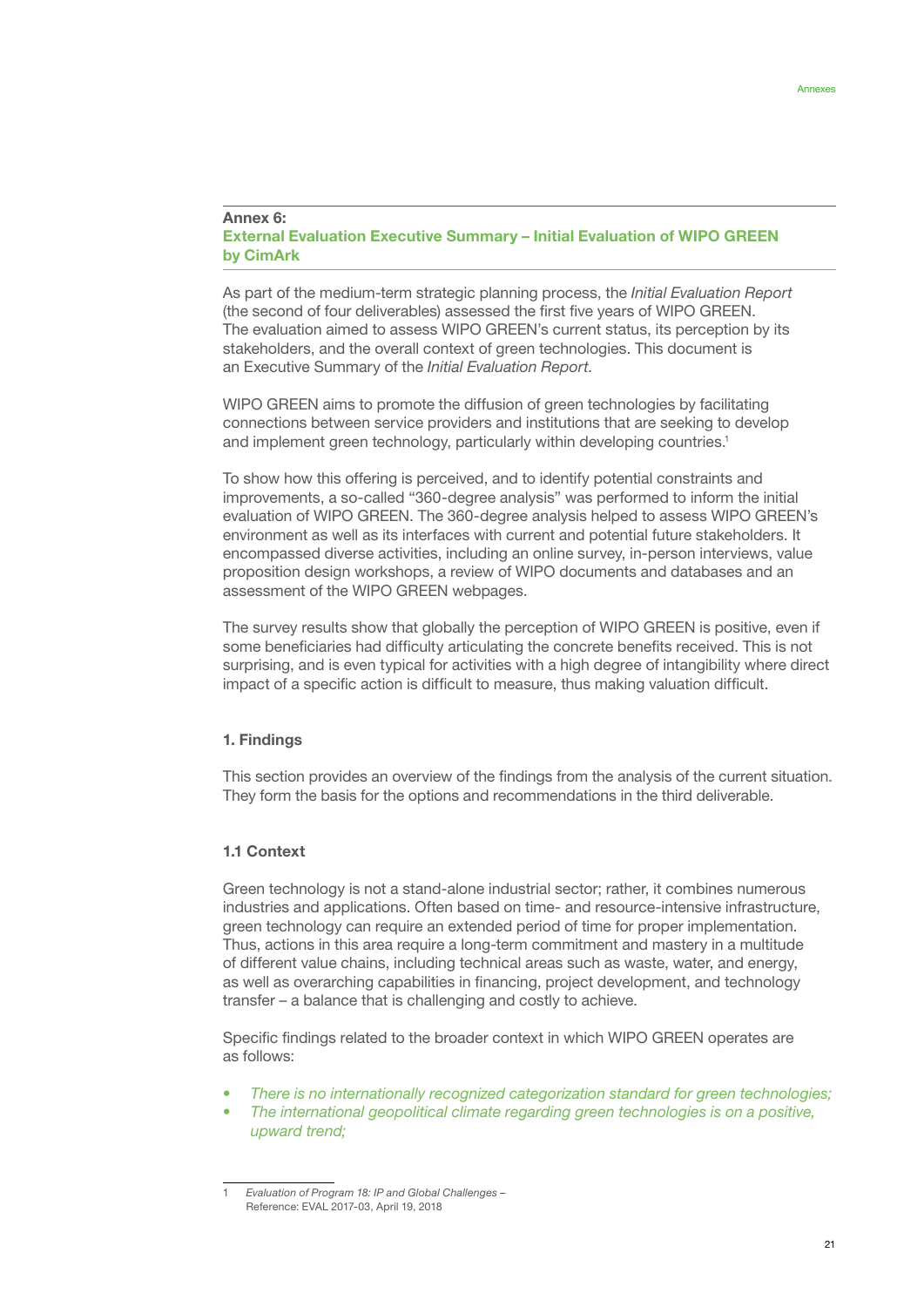- *• Supporting the dissemination of green technology efficiently requires an understanding of the overall ecosystem, including related financing schemes and respective timescales;*
- *• Green technology, sometimes referred to as "cleantech", requires "patient money" from investors and funding sources;*
- *• The health sector (pharma/biotech/medtech) has a recognized reference process in terms of valorization and product deployment; green technologies do not;*
- *• Green technologies often require specialized skill sets for installation, proper running and repair. These skill sets may be in short supply in certain areas;*
- *WIPO GREEN describes itself as a marketplace. A marketplace is a tool where transactions can take place. The volume of products offered and transactions realized depends on the specificity of the content offered (maturity and finality of the products);*
- *• Value chain expertise is necessary for green technology dissemination.*

## 1.2 Stakeholder perceptions of WIPO GREEN

This section summarizes common themes that emerged from stakeholder perceptions with regard to the principles underpinning WIPO GREEN, as well as its current and potential future role.

- *• The dissemination of green technology contributes to fostering innovation (97 percent of respondents agree);*
- *• IP is considered to have an important relationship with green technology dissemination (85 percent of respondents);*
- *• There is a strong link between WIPO GREEN and the SDGs (80 percent of respondents);*
- *• WIPO GREEN could play an important role in the future by supporting SDG implementation while achieving its main objective, i.e., improving green technology dissemination;*
- *• More than 75 percent of participants see WIPO GREEN as having a major role in supporting green technology innovation in the next five years.*

#### 1.3 Potential for future collaboration

Findings in this section focus on how respondents see the potential for future collaboration with WIPO GREEN.

- *• Seventy-five percent of participants felt involved in green technologies within their current responsibilities;*
- *• Two-thirds of the stakeholders see interlinkages between their institution and WIPO GREEN;*
- *• Seventy-five percent of the 23 member states who responded see strong interlinkages with WIPO GREEN;*
- *• More than 90 percent of all respondents see possibilities to be more involved with the dissemination of green technologies in the future.*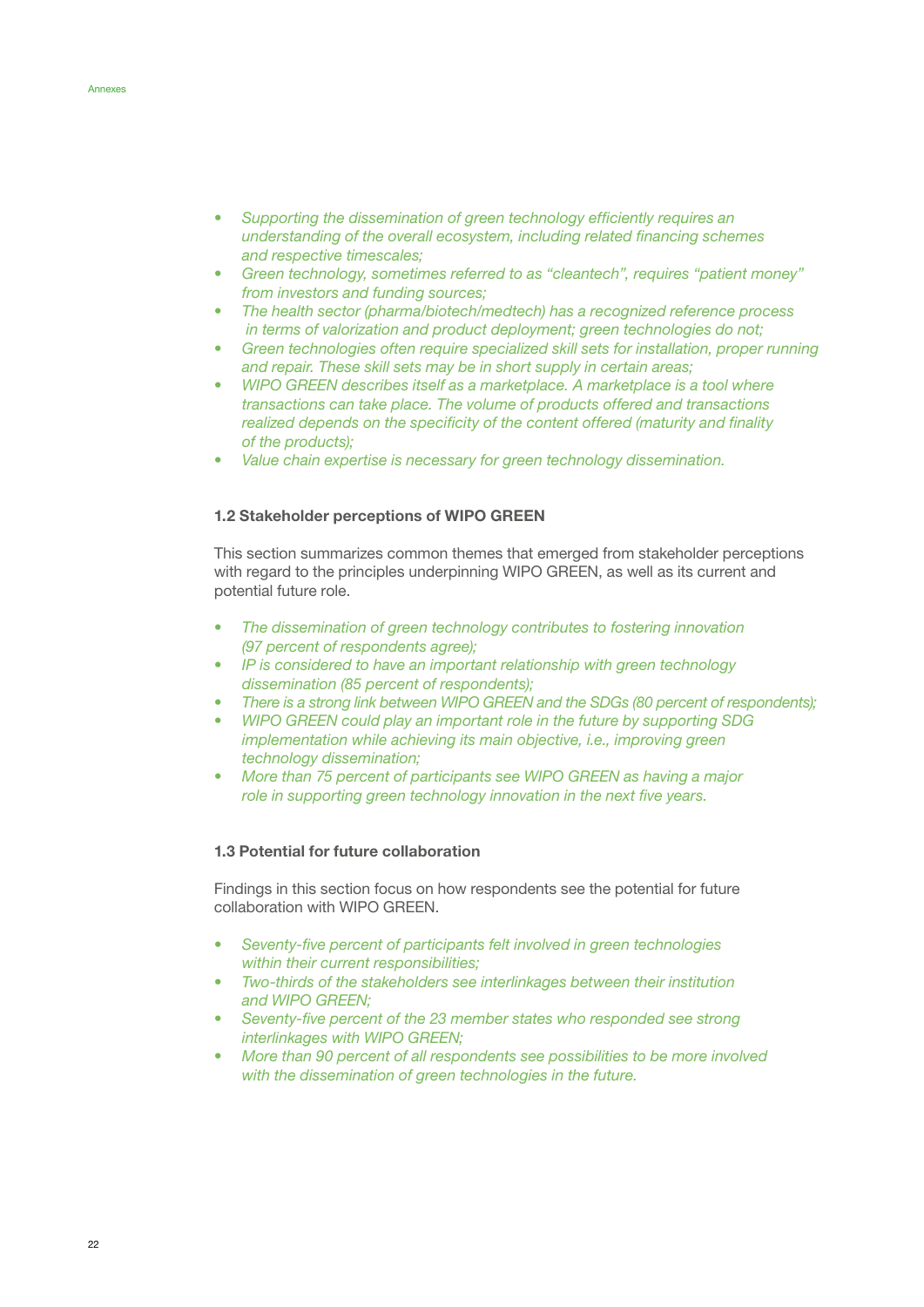## 1.4 Impact

Impact as perceived by stakeholders is captured by the findings below. Overall, achievements are in line with similar initiatives when measured using comparable metrics. WIPO GREEN was a pioneer at the time it was launched in 2013. It currently has the opportunity to become the reference for green technology development, dissemination and deployment.

Specific findings related to WIPO GREEN's impact are as follows:

- *• One-third of the surveyed stakeholders have received concrete support from WIPO GREEN;*
- *• More than 75 percent of the stakeholders surveyed are aware of WIPO GREEN activities, with "networking" named most often as a concrete example (15 percent of respondents);*
- *• The partner network is mentioned as being WIPO GREEN's main asset;*
- *• WIPO GREEN is evolving in a field where support offered is an intangible benefit;*
- *• Participant responses are mixed as to whether there should be different offerings for developing and developed countries.*

## 1.5 Value proposition and branding

Active in a field where results are mostly intangible, WIPO GREEN has to overcome this critical challenge by reinforcing its communications and marketing activities. Proactivity is necessary in order to exploit existing outcomes and communicate achievements to targeted customer segments.

Specific findings related to the WIPO GREEN value proposition and branding are as follows:

- *• The description of WIPO GREEN is vague and can lead to confusion;*
- *• The value proposition of WIPO GREEN could be clarified and segmented by stakeholder group;*
- *• There is a gap in terms of technology maturity between needs and technologies available. The definition of "technology" in the WIPO GREEN sense is crucial for setting priorities and corresponding adequate actions.*

# 1.6 Partners and Advisory Board

This section includes findings related to the current structure of the WIPO GREEN Advisory Board as described in the Charter. While the current model originally facilitated growth, the role of partners now needs to be refined and the Advisory Board restructured in light of the size of its membership.

- *• Although the WIPO GREEN Charter specifies that partners "should support WIPO GREEN and/or provide advice that facilitates transactions directly or indirectly" future contributions need to be more specific and explicit in the value added;*
- *• The responsibilities of the Advisory Board need to be more clearly defined;*
- It is not clear what WIPO GREEN does for its partners (those who signed the Charter), *and what these partners do to support WIPO GREEN;*
- *• Some terms such as "Partners" or "Network" are used interchangeably and with different meanings. This could lead to potential confusion and poor understanding of WIPO GREEN activities.*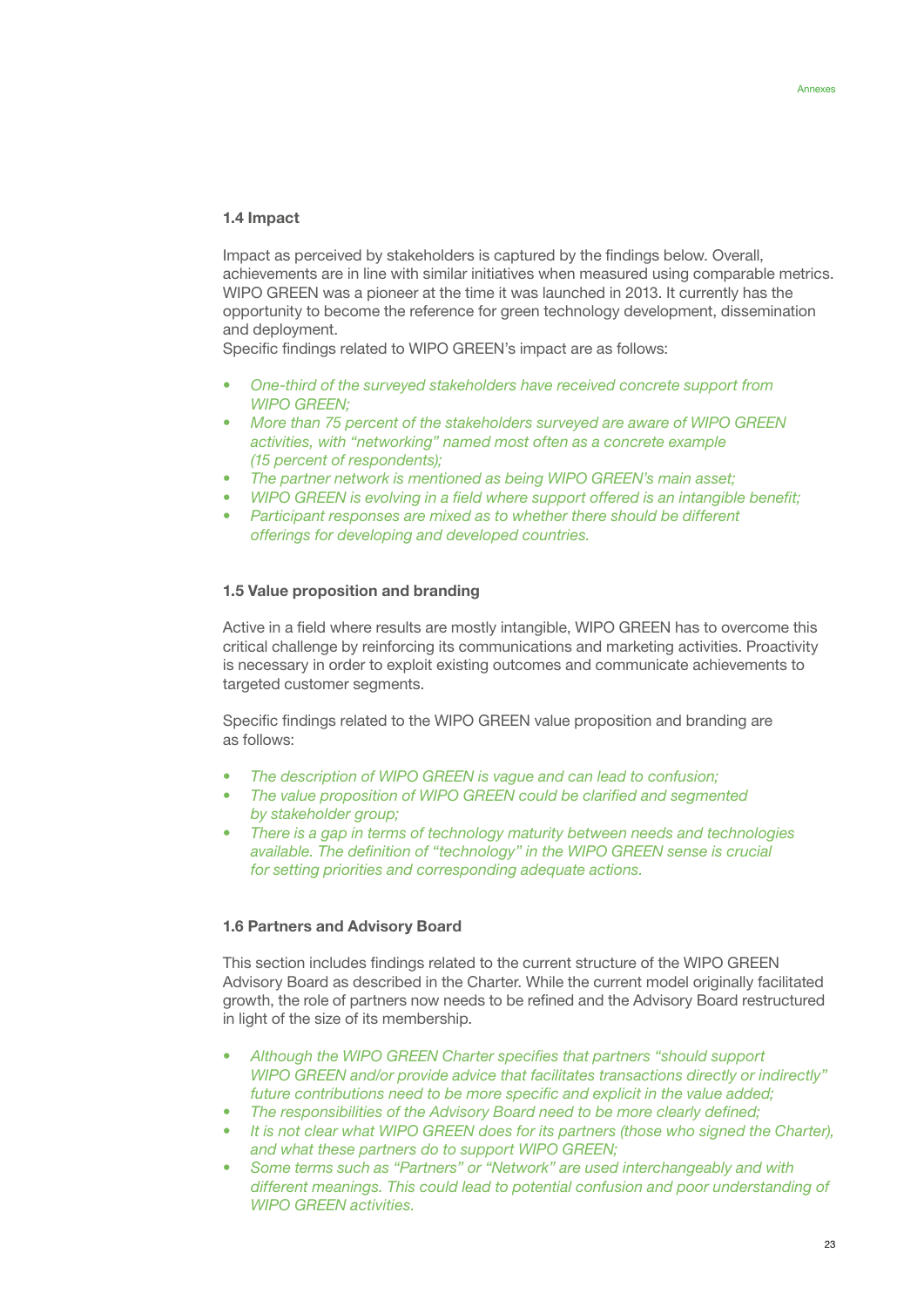# 2. Synthesis

As a conclusion to this intermediate report, WIPO GREEN's assets and challenges as perceived by its stakeholders are summarized in four tables. Each table addresses one main strategic angle, namely: structural, institutional, operational, and contextual.

# Structural (WIPO GREEN)

| Assets                                                                                                                                                                                                                                                                                                             | Challenges                                                                                                                                                                                                  |
|--------------------------------------------------------------------------------------------------------------------------------------------------------------------------------------------------------------------------------------------------------------------------------------------------------------------|-------------------------------------------------------------------------------------------------------------------------------------------------------------------------------------------------------------|
| Robust partner network<br>$\bullet$<br>Database rich in information<br>$\bullet$<br>Successful matchmaking events<br>$\bullet$<br>Attractive webpages<br>$\bullet$<br>Dedication of the WIPO GREEN team<br>$\bullet$<br>Demonstrates value of public-private<br>$\bullet$<br>partnership (PPP) in green tech space | Lack of resources (human and financial)<br>٠<br>Poor quality control of data/technology listings<br>٠<br>Large membership of Advisory Board<br>٠<br>Unclear mandate for Advisory Board members<br>$\bullet$ |

## Institutional (WIPO/UN)

| Assets    |                                                                                       |   | Challenges                                                                                  |
|-----------|---------------------------------------------------------------------------------------|---|---------------------------------------------------------------------------------------------|
| $\bullet$ | Green technology dissemination<br>reinforces innovation                               |   | Low direct involvement of member states/<br>few promoters at national level                 |
| $\bullet$ | Fully meets yearly targets<br>(database and partners)                                 | ٠ | Lack of commitment from other relevant<br>units within WIPO                                 |
| $\bullet$ | Instrument to promote tangible solutions<br>to address several SDGs                   | ٠ | Unexploited internal potential (events, courses,<br>capacity building, presentations, etc.) |
| $\bullet$ | Neutrality/credibility                                                                |   |                                                                                             |
| $\bullet$ | Good reputation                                                                       |   |                                                                                             |
| $\bullet$ | Legitimacy to work with governments                                                   |   |                                                                                             |
| $\bullet$ | Exposure to international networks/privileged<br>access to other UN agencies and IGOs |   |                                                                                             |

• Facilitated access to international events

#### **Operational**

| Assets                                                                                                                                                                                                                                                                               | Challenges                                                                                                                                                                                                                                                                                                                                                                                                                                                            |  |  |
|--------------------------------------------------------------------------------------------------------------------------------------------------------------------------------------------------------------------------------------------------------------------------------------|-----------------------------------------------------------------------------------------------------------------------------------------------------------------------------------------------------------------------------------------------------------------------------------------------------------------------------------------------------------------------------------------------------------------------------------------------------------------------|--|--|
| Matchmaking projects/events<br>٠<br>Access to information from a<br>٠<br>variety of sources/experts<br>showroom for promoting green technologies<br>٠<br>IP visibly seen to be helping to address<br>٠<br>environmental challenges<br>Awareness raising<br>٠<br>Access to innovators | Measuring impact for intangible outcomes<br>is difficult<br>Partially adapted indicators ((KPIs do<br>٠<br>not capture the real value added)<br>Limited number of success stories<br>Need for intensified promotion,<br>٠<br>communications and marketing<br>Absence of a long-term strategic<br>$\bullet$<br>plan and clear priorities<br>Misalignment of technology providers<br>٠<br>and technology seekers<br>Real value added for customer not clear enough<br>٠ |  |  |

# Contextual

| Opportunities                                                                                                                                                           | <b>Barriers</b>                                                                                                                    |
|-------------------------------------------------------------------------------------------------------------------------------------------------------------------------|------------------------------------------------------------------------------------------------------------------------------------|
| Growth of green technologies in the market<br>Relevance of green technologies in<br>international discussions (environmental<br>treaties and international cooperation) | Target audience is broad<br>Lack of absorption capacity<br>Green technologies are not easy to<br>understand and diffusion of green |
| Green technologies and their role in<br>helping to achieve the SDGs                                                                                                     | technologies is perceived as risky<br>Difficulty in reaching seekers                                                               |
| Positive perception of the link between IP<br>and addressing environmental challenges                                                                                   | Mismatch between technology seekers and<br>providers (in terms of stage of development and                                         |
| Global relevance of green technology<br>will continue to grow                                                                                                           | in the way they describe their needs/offers)                                                                                       |